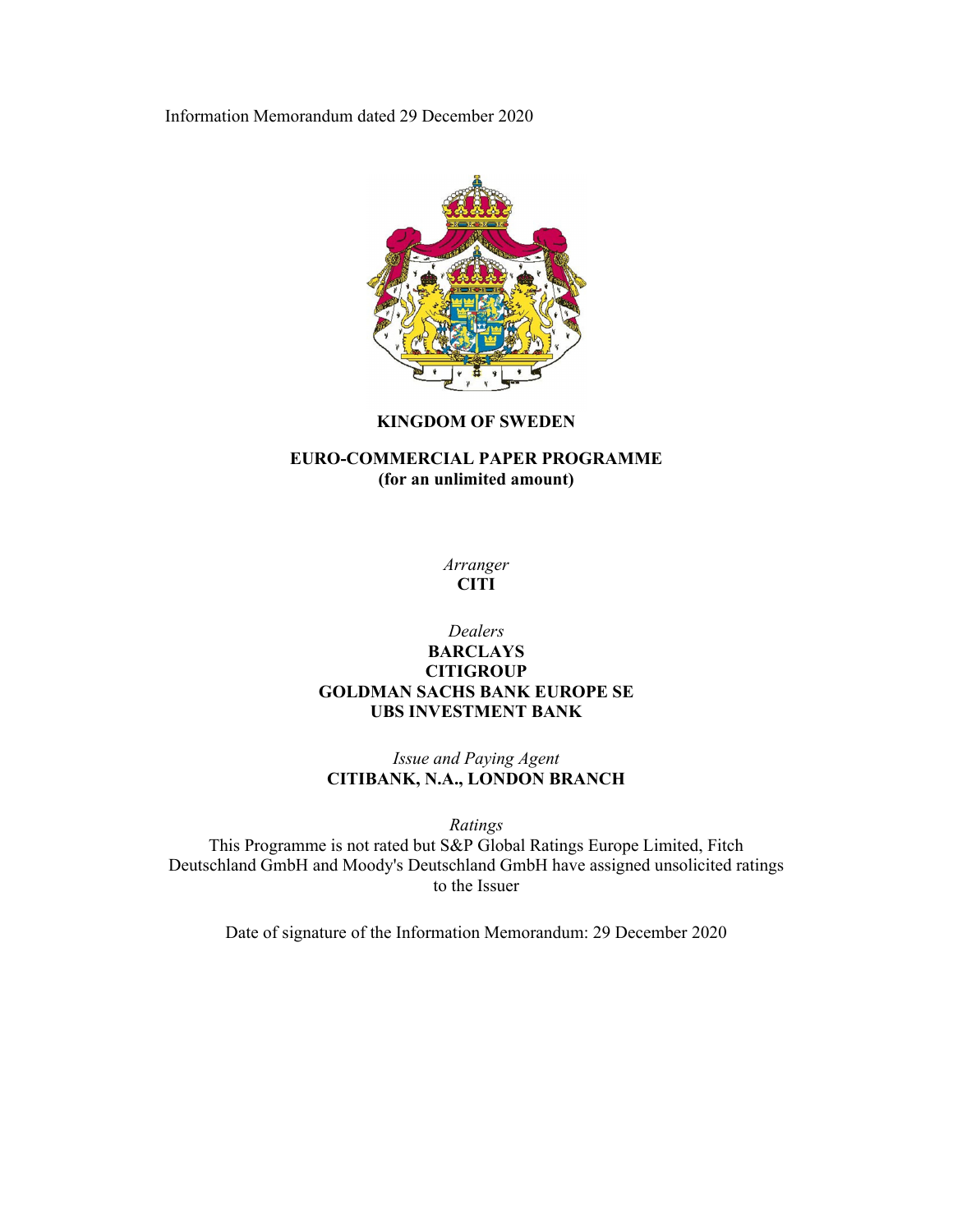#### **IMPORTANT NOTICE**

This Information Memorandum (together with any supplementary information memorandum and information incorporated herein by reference, the "**Information Memorandum**") contains summary information provided by Kingdom of Sweden (the "**Issuer**") in connection with a euro-commercial paper programme (the "**Programme**") under which the Issuer may issue and have outstanding at any time an unlimited amount of euro-commercial paper notes (the "**Notes**"). Under the Programme, the Issuer may issue Notes outside the United States pursuant to Regulation S ("**Regulation S**") of the United States Securities Act of 1933, as amended (the "**Securities Act**"). The Issuer has, pursuant to a dealer agreement dated 3 July 2009 (the "**Dealer Agreement**"), appointed Citibank Europe plc, UK Branch as arranger for the Programme (the "**Arranger**"), appointed Barclays Bank Ireland PLC, Citigroup Global Markets Europe AG, Goldman Sachs Bank Europe SE and UBS Europe SE as dealers for the Notes ("together with any further dealers appointed under the Programme from time to time pursuant to the Dealer Agreement, the "**Dealers**") and authorised and requested the Dealers to circulate the Information Memorandum in connection with the Programme on their behalf to purchasers or potential purchasers of the Notes.

**THE NOTES HAVE NOT BEEN AND WILL NOT BE REGISTERED UNDER THE UNITED STATES SECURITIES ACT OF 1933, AS AMENDED (THE "SECURITIES ACT") OR ANY U.S. STATE SECURITIES LAWS AND MAY NOT BE OFFERED, SOLD OR DELIVERED WITHIN THE UNITED STATES OR TO, OR FOR THE ACCOUNT OR BENEFIT OF, U.S. PERSONS (AS DEFINED IN REGULATION S UNDER THE SECURITIES ACT ("REGULATION S")) UNLESS AN EXEMPTION FROM THE REGISTRATION REQUIREMENTS OF THE SECURITIES ACT IS AVAILABLE AND IN ACCORDANCE WITH ALL APPLICABLE SECURITIES LAWS OF ANY STATE OF THE UNITED STATES AND ANY OTHER JURISDICTION.** 

**The Notes have not been approved or disapproved by the United States Securities and Exchange Commission or any other securities commission or other regulatory authority in the United States, nor have the foregoing authorities approved this Information Memorandum or confirmed the accuracy or determined the adequacy of the information contained in this Information Memorandum. Any representation to the contrary is unlawful.** 

In accordance with the Short-Term European Paper ("**STEP**") initiative, this Programme has been submitted to the STEP Secretariat in order to apply for the STEP label in respect of Notes to be issued with a maturity of not more than 354 days from and including the date of issue. The status of STEP compliance of this Programme can be determined from the STEP market website (www.stepmarket.org).

The Issuer has confirmed to the Arranger and the Dealers that the information contained or incorporated by reference in the Information Memorandum is true and accurate in all material respects and not misleading and that there are no other facts the omission of which makes the Information Memorandum as a whole or any such information contained or incorporated by reference therein misleading.

Neither the Issuer, the Arranger nor the Dealers accept any responsibility, express or implied, for updating the Information Memorandum and neither the delivery of the Information Memorandum nor any offer or sale made on the basis of the information in the Information Memorandum shall under any circumstances create any implication that the Information Memorandum is accurate at any time subsequent to the date thereof with respect to the Issuer or that there has been no change in the business, financial condition or affairs of the Issuer since the date thereof.

No person is authorised by the Issuer to give any information or to make any representation not contained in the Information Memorandum and any information or representation not contained therein must not be relied upon as having been authorised.

Neither the Arranger nor any Dealer has independently verified the information contained in the Information Memorandum. Accordingly, no representation or warranty or undertaking (express or implied) is made, and no responsibility or liability is accepted by the Arranger or the Dealers as to the authenticity, origin, validity, accuracy or completeness of, or any errors in or omissions from, any information or statement contained in the Information Memorandum or in or from any accompanying or subsequent material or presentation.

The information contained in the Information Memorandum is not and should not be construed as a recommendation by the Arranger, the Dealers, the Issuer that any recipient should purchase Notes. Each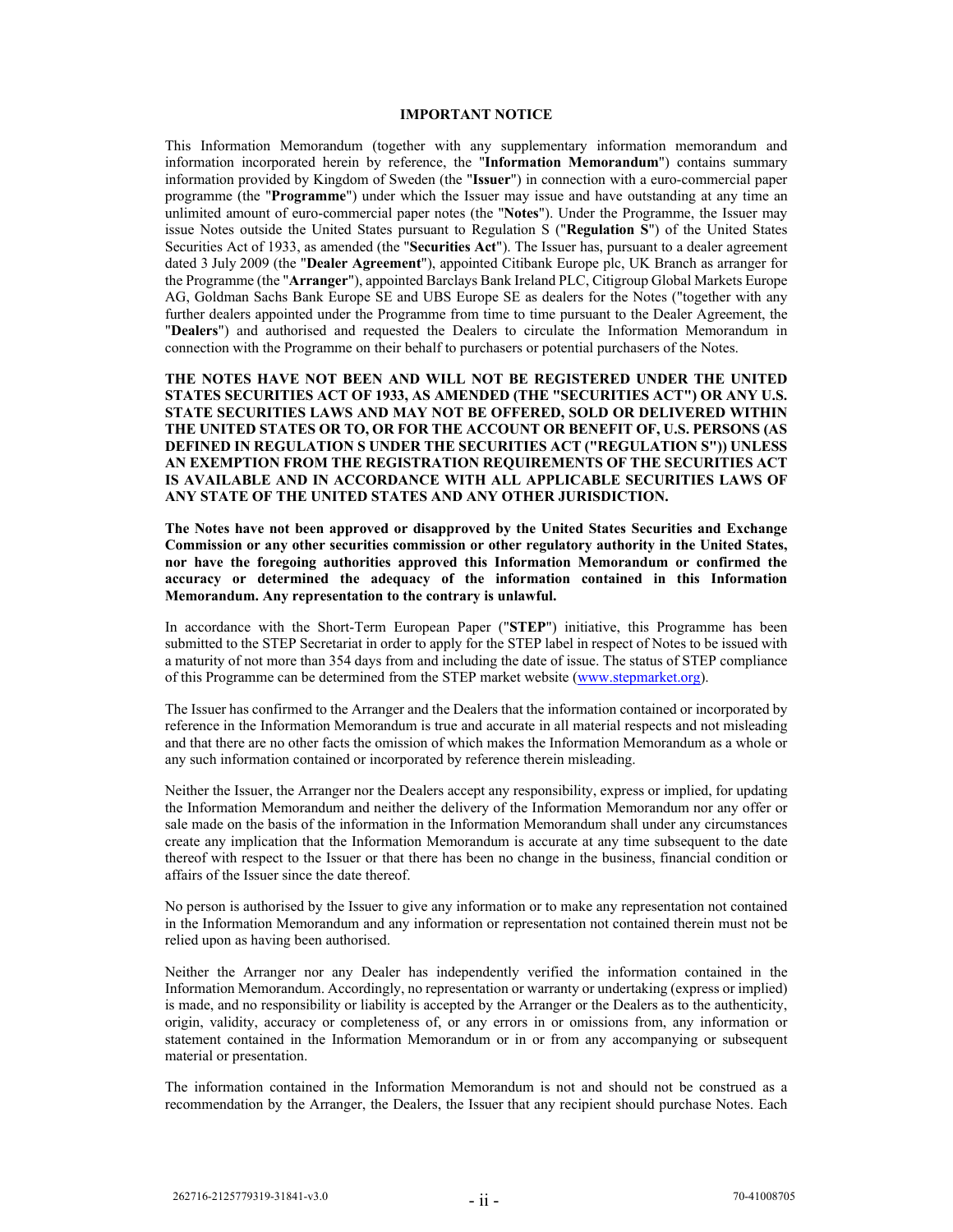such recipient must make and shall be deemed to have made its own independent assessment and investigation of the financial condition, affairs and creditworthiness of the Issuer and of the Programme as it may deem necessary and must base any investment decision upon such independent assessment and investigation and not on the Information Memorandum.

Neither the Arranger nor any Dealer undertakes to review the business or financial condition or affairs of the Issuer during the life of the Programme, nor undertakes to advise any recipient of the Information Memorandum of any information or change in such information coming to the Arranger's or any Dealer's attention.

Neither the Arranger nor any of the Dealers accepts any liability in relation to this Information Memorandum or its distribution by any other person. This Information Memorandum does not, and is not intended to, constitute an offer or invitation to any person to purchase Notes. The distribution of this Information Memorandum and the offering for sale of Notes or any interest in such Notes or any rights in respect of such Notes, in certain jurisdictions, may be restricted by law. Persons obtaining this Information Memorandum or any Notes or any interest in such Notes or any rights in respect of such Notes are required by the Issuer, the Arranger and the Dealers to inform themselves about and to observe any such restrictions. In particular, but without limitation, such persons are required to comply with the restrictions on offers or sales of Notes and on distribution of this Information Memorandum and other information in relation to the Notes, the Issuer set out under "*Selling Restrictions*" below.

Solely by virtue of appointment as Arranger or Dealer, as applicable, on this Programme, neither the Arranger not the Dealers nor any of their respective affiliates will be a manufacturer for the purpose of EU Delegated Directive 2017/593.

Solely for the purposes of its obligations pursuant to sections  $309B(1)(a)$  and  $309B(1)(c)$  of the Securities and Futures Act (Chapter 289 of Singapore) (the "**SFA**"), the Issuer has determined, and hereby notifies all relevant persons (as defined in Section 309A of the SFA) that the Notes are "prescribed capital markets products" (as defined in the Securities and Futures (Capital Markets Products) Regulations 2018).

No application will be made at any time to list the Notes on any stock exchange. A communication of an invitation or inducement to engage in investment activity (within the meaning of Section 21 of the Financial Services and Markets Act 2000 (the "**FSMA**")) received in connection with the issue or sale of any Notes will only be made in circumstances in which Section 21(1) of the FSMA does not apply to the Issuer.

### **Tax**

No comment is made and no advice is given by the Issuer, the Arranger or any Dealer in respect of taxation matters relating to the Notes and each investor is advised to consult its own professional adviser.

#### **Interpretation**

In this Information Memorandum, references to EUR, euros and  $\epsilon$  refer to the lawful currency introduced at the start of the third stage of European Economic and Monetary Union pursuant to the Treaty on the Functioning of the European Union, as amended from time to time; references to Sterling and  $\mathcal E$  are to pounds sterling; references to U.S. Dollars and U.S.\$ are to United States dollars; references to JPY and ¥ are to Japanese Yen and references to AUD and A\$ are to Australian Dollars.

Where this Information Memorandum refers to the provisions of any other document, such reference should not be relied upon and the document must be referred to for its full effect.

A reference in the Information Memorandum to an agreement or document entered into in connection with the Programme shall be to such agreement or document as amended, novated, restated, superseded or supplemented from time to time.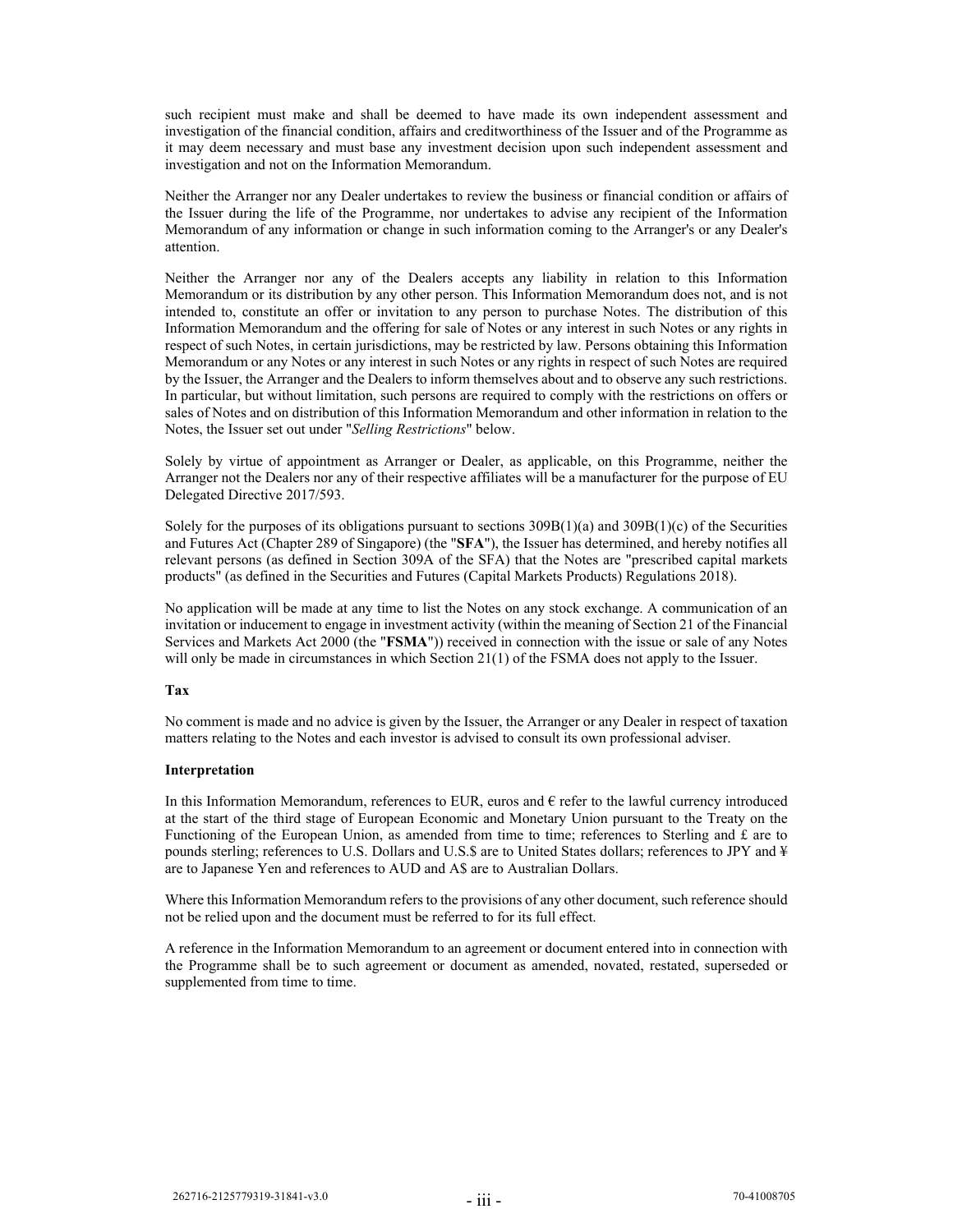# **TABLE OF CONTENTS**

# Page

| INFORMATION CONCERNING THE ISSUER'S REQUEST OF THE STEP LABEL  10 |  |
|-------------------------------------------------------------------|--|
|                                                                   |  |
|                                                                   |  |
|                                                                   |  |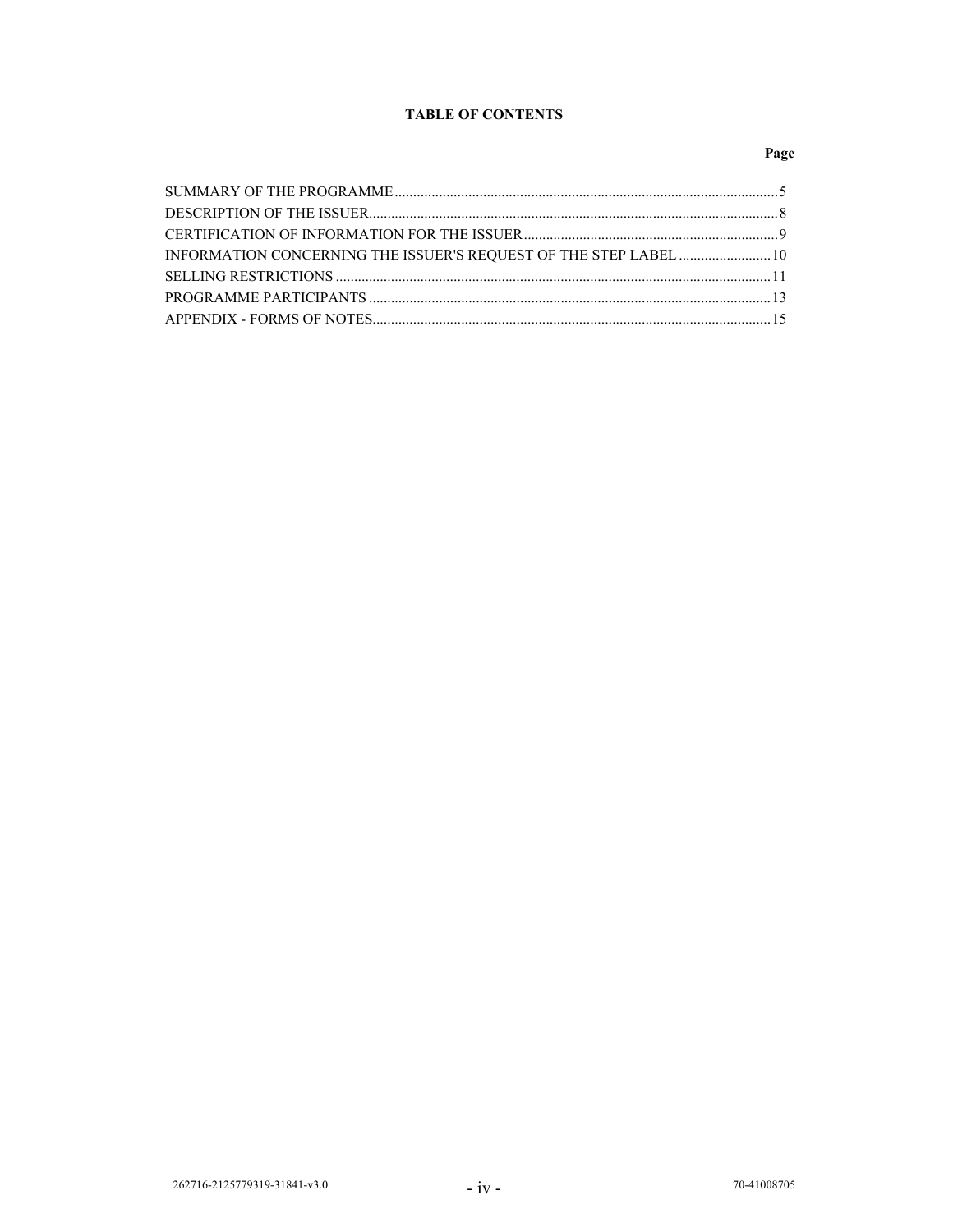| 1.1 | Name of the Programme:                                  | Sweden<br>Euro-Commercial<br>Kingdom<br>of<br>Paper<br>Programme                                                                                                                                                                                                                                                                                                                                                                                                                                                                                                                                                                                                                                                                                                                                                                                                                                                                                                                                                                      |  |  |
|-----|---------------------------------------------------------|---------------------------------------------------------------------------------------------------------------------------------------------------------------------------------------------------------------------------------------------------------------------------------------------------------------------------------------------------------------------------------------------------------------------------------------------------------------------------------------------------------------------------------------------------------------------------------------------------------------------------------------------------------------------------------------------------------------------------------------------------------------------------------------------------------------------------------------------------------------------------------------------------------------------------------------------------------------------------------------------------------------------------------------|--|--|
| 1.2 | <b>Type of Programme:</b>                               | Euro-Commercial Paper Programme                                                                                                                                                                                                                                                                                                                                                                                                                                                                                                                                                                                                                                                                                                                                                                                                                                                                                                                                                                                                       |  |  |
| 1.3 | Name of the Issuer:                                     | Kingdom of Sweden                                                                                                                                                                                                                                                                                                                                                                                                                                                                                                                                                                                                                                                                                                                                                                                                                                                                                                                                                                                                                     |  |  |
| 1.4 | <b>Type of Issuer:</b>                                  | General government                                                                                                                                                                                                                                                                                                                                                                                                                                                                                                                                                                                                                                                                                                                                                                                                                                                                                                                                                                                                                    |  |  |
| 1.5 | <b>Purpose of the Programme:</b>                        | The net proceeds of the sale of the Notes will be used by<br>the Issuer to meet part of its general financing<br>requirements.                                                                                                                                                                                                                                                                                                                                                                                                                                                                                                                                                                                                                                                                                                                                                                                                                                                                                                        |  |  |
| 1.6 | Programme size:                                         | Unlimited.                                                                                                                                                                                                                                                                                                                                                                                                                                                                                                                                                                                                                                                                                                                                                                                                                                                                                                                                                                                                                            |  |  |
| 1.7 | <b>Characteristics and Form of the</b><br><b>Notes:</b> | The Notes will be in bearer form. The Notes will initially<br>be in global form ("Global Notes") or in the case of<br>Sterling-denominated Notes, in definitive form<br>("Sterling Definitive Notes"). A Global Note will be<br>exchangeable into definitive notes ("Definitive Notes")<br>only in the circumstances set out in that Global Note.<br>On or before the issue date in respect of any Notes (the<br>"Relevant Issue Date"), if the relevant Global Note<br>indicates that it is intended to be a New Global Note, the<br>Global Note will be delivered to a Common Safekeeper<br>(as defined below) for the Relevant Clearing Systems (as<br>defined below). If the relevant Global Note indicates that<br>it is not a New Global Note, the Global Note will be<br>deposited with a common depositary for the Relevant<br>The interests<br>Clearing<br>Systems.<br>of individual<br>noteholders in each Global Note that is a New Global<br>Note will be represented by the records of the Relevant<br>Clearing Systems. |  |  |
|     |                                                         | "Common Safekeeper" means, in respect of any Global<br>Note which is a New Global Note, the common<br>safekeeper which is appointed by the Relevant Clearing<br>Systems in respect of such New Global Note or, if such<br>Global Note is a New Global Note intended to be held in<br>a manner that would allow Eurosystem eligibility, the<br>common safekeeper which is appointed for the Issuer<br>and eligible to hold such Global Note for the purpose of<br>the requirements relating to collateral for Eurosystem<br>monetary and intra-day credit operations. If the Common<br>Safekeeper as at the Relevant Issue Date ceases to be so<br>eligible after the Relevant Issue Date, the relevant Notes<br>will no longer qualify for Eurosystem eligibility unless a<br>new common safekeeper is appointed who is so eligible.                                                                                                                                                                                                  |  |  |
| 1.8 | <b>Yield Basis:</b>                                     | The Notes may be issued at a discount or may bear fixed<br>or floating rate interest. The Notes will be redeemed at<br>par.                                                                                                                                                                                                                                                                                                                                                                                                                                                                                                                                                                                                                                                                                                                                                                                                                                                                                                           |  |  |
| 1.9 | <b>Currencies of issue of the Notes:</b>                | Notes may be denominated in euros, U.S. Dollars, JPY,<br>Sterling, AUD or any other currency subject to<br>compliance with any applicable legal and regulatory<br>requirements.                                                                                                                                                                                                                                                                                                                                                                                                                                                                                                                                                                                                                                                                                                                                                                                                                                                       |  |  |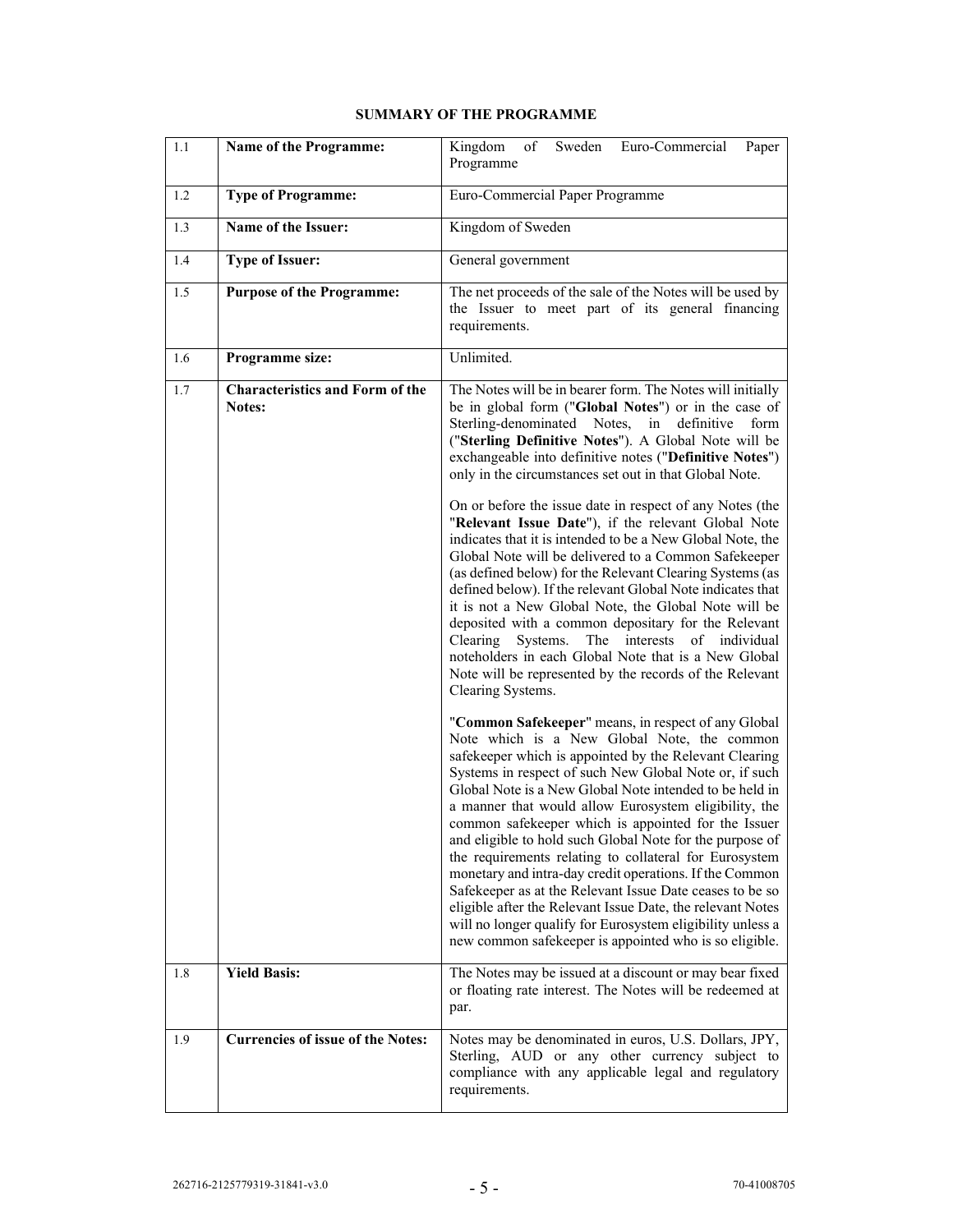| 1.10 | <b>Maturity of the Notes:</b>               | The tenor of the Notes shall be not less than one day or<br>more than 364 days from and including the date of issue,<br>to (but excluding) the maturity date, subject to<br>compliance with any applicable legal and regulatory<br>requirements.                                                                                                                                                                                                                                |  |
|------|---------------------------------------------|---------------------------------------------------------------------------------------------------------------------------------------------------------------------------------------------------------------------------------------------------------------------------------------------------------------------------------------------------------------------------------------------------------------------------------------------------------------------------------|--|
| 1.11 | <b>Minimum Issuance Amount:</b>             | EUR 150,000 or equivalent for non euro issuances (the<br>"Minimum Issuance Amount").                                                                                                                                                                                                                                                                                                                                                                                            |  |
| 1.12 | Minimum denomination of the<br>Notes:       | Subject to the Minimum Issuance Amount, the initial<br>minimum denominations for Notes are U.S.\$500,000,<br>€500,000, £100,000, and ¥100,000,000. The minimum<br>denominations of Notes denominated in other currencies<br>will be in accordance with any applicable legal and<br>regulatory requirements. Minimum denominations may<br>be changed from time to time.                                                                                                          |  |
| 1.13 | <b>Status of the Notes:</b>                 | The Issuer's obligations under the Notes will rank at least<br>pari passu with all present and future unsecured and<br>unsubordinated obligations of the Issuer other than<br>obligations mandatorily preferred by law applying to<br>companies generally.                                                                                                                                                                                                                      |  |
| 1.14 | Governing Law that applies to<br>the Notes: | The Notes and any non-contractual obligations arising<br>out of or in connection with them are governed by<br>English law.                                                                                                                                                                                                                                                                                                                                                      |  |
| 1.15 | Listing:                                    | The Notes will not be listed on any stock exchange.                                                                                                                                                                                                                                                                                                                                                                                                                             |  |
| 1.16 | Settlement system:                          | The Notes will be settled through Euroclear Bank<br>S.A./N.V. ("Euroclear"), Clearstream Banking S.A.<br>("Clearstream, Luxembourg") and/or such other<br>securities clearance and/or settlement system(s) which:<br>complies, as of the relevant Issue Date, with the<br>(i)<br>Market Convention on Short-Term European                                                                                                                                                       |  |
|      |                                             | Paper dated 19 May 2015 as adopted by the<br>ACI-The Financial Markets Association and<br>the European Money Markets Institute (as<br>amended from time to time) (the "STEP<br>Market Convention"); and                                                                                                                                                                                                                                                                         |  |
|      |                                             | (ii)<br>provided such Global Note is intended to be<br>held in a manner that would allow Eurosystem<br>eligibility, is authorised to hold notes as eligible<br>collateral for Eurosystem monetary policy and<br>intra-day credit operations,                                                                                                                                                                                                                                    |  |
|      |                                             | in each case as agreed between the Issuer, the Arranger<br>and the relevant Dealer(s) (together, the "Relevant<br>Clearing Systems").                                                                                                                                                                                                                                                                                                                                           |  |
|      |                                             | Global Notes will be deposited with a common<br>depositary or common safekeeper for Euroclear,<br>Clearstream Luxembourg or any other recognised<br>clearing system. Account holders in the Relevant<br>Clearing Systems will, in respect of Global Notes, have<br>the benefit of a Deed of Covenant dated 3 July 2009 (the<br>"Deed of Covenant"), copies of which may be inspected<br>during normal business hours at the specified office of<br>the Issuer and Paying Agent. |  |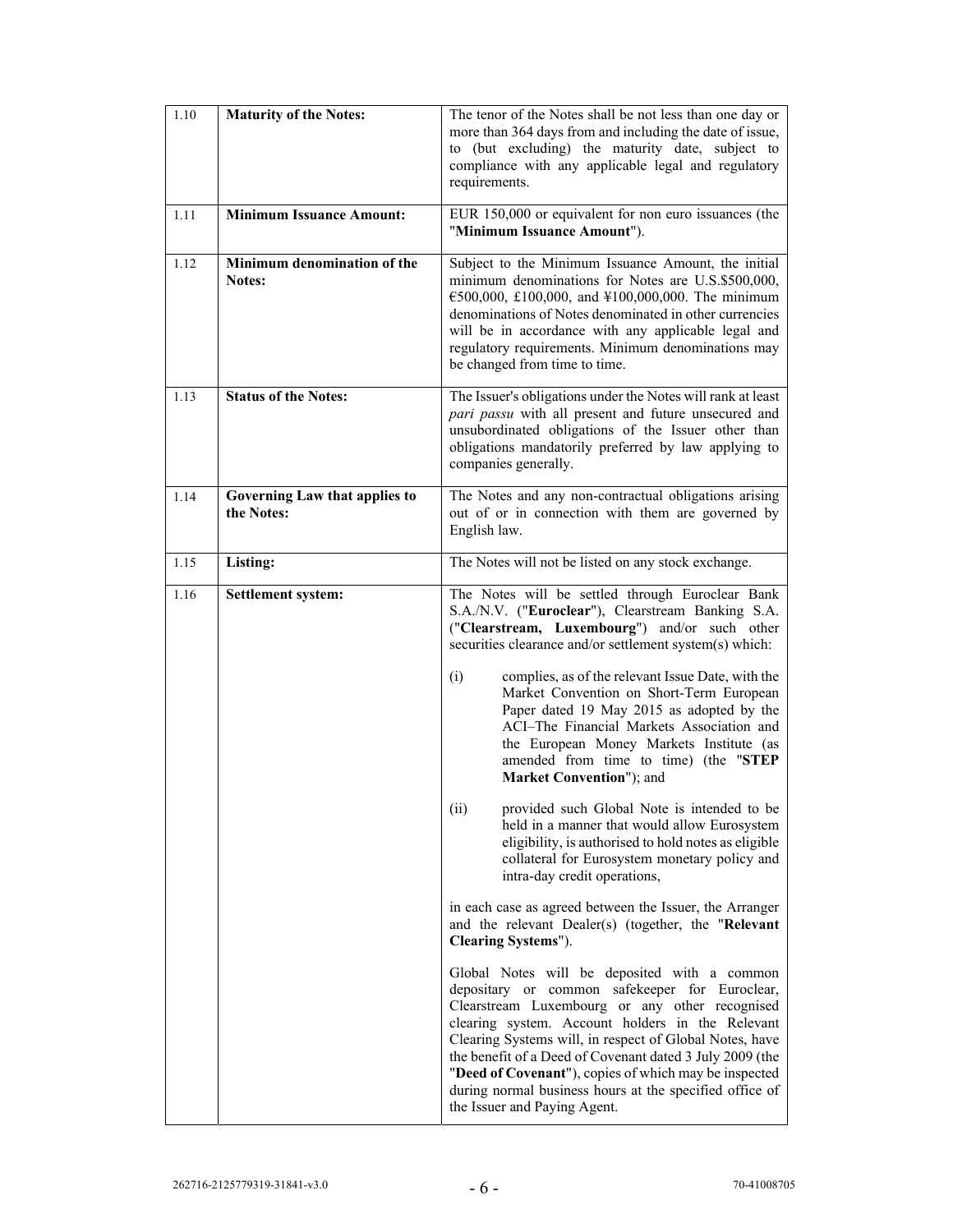|      |                                                    | Sterling Definitive Notes will be available for collection<br>in accordance with current London market practice and<br>Definitive Notes (if any are printed) will be available in<br>London for collection or for delivery to Euroclear,                                                                                                                                                                                                                                                                                                                                                      |
|------|----------------------------------------------------|-----------------------------------------------------------------------------------------------------------------------------------------------------------------------------------------------------------------------------------------------------------------------------------------------------------------------------------------------------------------------------------------------------------------------------------------------------------------------------------------------------------------------------------------------------------------------------------------------|
|      |                                                    | Clearstream, Luxembourg or any other recognised<br>clearing system.                                                                                                                                                                                                                                                                                                                                                                                                                                                                                                                           |
| 1.17 | <b>Rating(s) of the Programme:</b>                 | The Programme is not rated.                                                                                                                                                                                                                                                                                                                                                                                                                                                                                                                                                                   |
| 1.18 | Guarantor:                                         | None.                                                                                                                                                                                                                                                                                                                                                                                                                                                                                                                                                                                         |
| 1.19 | <b>Issue and Paying Agent(s):</b>                  | Citibank, N.A., London Branch                                                                                                                                                                                                                                                                                                                                                                                                                                                                                                                                                                 |
| 1.20 | Arranger:                                          | Citibank Europe plc, UK Branch                                                                                                                                                                                                                                                                                                                                                                                                                                                                                                                                                                |
| 1.21 | <b>Dealers:</b>                                    | Barclays Bank Ireland PLC                                                                                                                                                                                                                                                                                                                                                                                                                                                                                                                                                                     |
|      |                                                    | Citigroup Global Markets Europe AG                                                                                                                                                                                                                                                                                                                                                                                                                                                                                                                                                            |
|      |                                                    | Goldman Sachs Bank Europe SE                                                                                                                                                                                                                                                                                                                                                                                                                                                                                                                                                                  |
|      |                                                    | <b>UBS</b> Europe SE                                                                                                                                                                                                                                                                                                                                                                                                                                                                                                                                                                          |
| 1.22 | <b>Selling Restrictions:</b>                       | Offers and sales of Notes and the distribution of this<br>Information Memorandum and other information<br>relating to the Issuer and the Notes are subject to certain<br>restrictions, details of which are set out under "Selling<br>Restrictions" below.                                                                                                                                                                                                                                                                                                                                    |
| 1.23 | <b>Taxation:</b>                                   | Subject to the limitations and exceptions set out in the<br>Notes, all payments under the Notes will be made free<br>and clear of withholding for any taxes imposed by the<br>jurisdiction of incorporation of the Issuer or any<br>jurisdiction through or from which payments are made.                                                                                                                                                                                                                                                                                                     |
| 1.24 | <b>Involvement of national</b><br>authorities:     | Not relevant.                                                                                                                                                                                                                                                                                                                                                                                                                                                                                                                                                                                 |
| 1.25 | <b>Contact details:</b>                            | See "Programme Participants".                                                                                                                                                                                                                                                                                                                                                                                                                                                                                                                                                                 |
| 1.26 | <b>Additional information on the</b><br>programme: | The Short-Term European Paper (STEP) market has<br>been accepted as a non-regulated market for collateral<br>purposes in credit operations of the central banking<br>system for the euro (the "Eurosystem") from 2 April<br>2007. In order to be eligible as collateral for Eurosystem<br>operations, Notes issued under STEP-compliant<br>programmes will also have to comply with all the<br>eligibility criteria listed in Chapter 6 of "The<br>implementation of monetary policy in the euro area:<br>General documentation on Eurosystem monetary policy<br>instruments and procedures". |
| 1.27 | Independent auditors of the<br>issuer:             | Swedish National Audit Office (Riksrevisionen)<br>Nybrogatan 55<br>114 90 Stockholm<br>Sweden                                                                                                                                                                                                                                                                                                                                                                                                                                                                                                 |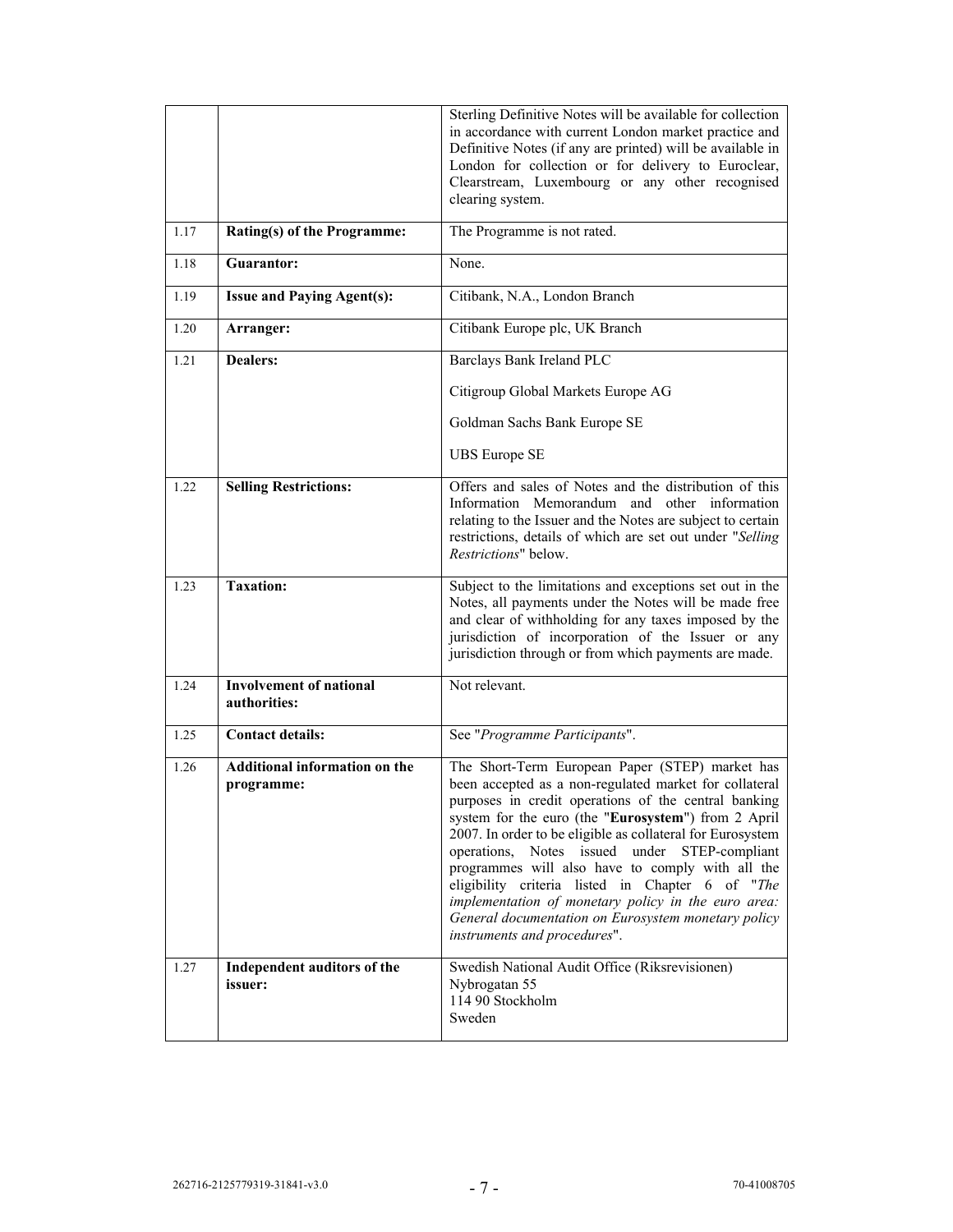# **DESCRIPTION OF THE ISSUER**

| $\overline{2.1}$ | Legal name:                                                                                                      | Kingdom of Sweden                                                                                                                                                           |
|------------------|------------------------------------------------------------------------------------------------------------------|-----------------------------------------------------------------------------------------------------------------------------------------------------------------------------|
| 2.2              | Legal form/status:                                                                                               | Sovereign State, member of the European Union                                                                                                                               |
| 2.3              | Date of incorporation/<br>establishment:                                                                         | Not relevant.                                                                                                                                                               |
| 2.4              | <b>Registered office:</b>                                                                                        | Not relevant.                                                                                                                                                               |
| 2.5              | Registration number, place of<br>registration:                                                                   | Not relevant.                                                                                                                                                               |
| 2.6              | <b>Issuer's mission:</b>                                                                                         | Not relevant.                                                                                                                                                               |
| 2.7              | <b>Brief description of current</b><br>activities:                                                               | Not relevant.                                                                                                                                                               |
| 2.8              | <b>Capital or equivalent:</b>                                                                                    | Not relevant.                                                                                                                                                               |
| 2.9              | List of main shareholders:                                                                                       | Not relevant.                                                                                                                                                               |
| 2.10             | Listing of the shares of the<br><b>Issuer:</b>                                                                   | Not relevant.                                                                                                                                                               |
| 2.11             | List of the members of the Board<br>of Directors, or of the<br><b>Supervisory Board and of the</b><br>Directory: | Not relevant.                                                                                                                                                               |
| 2.12             | <b>Ratings of the Issuer:</b>                                                                                    | S&P Global Ratings Europe Limited, Fitch Deutschland<br>GmbH and Moody's Deutschland GmbH have assigned<br>unsolicited ratings to the Issuer.                               |
|                  |                                                                                                                  | A rating is not a recommendation to buy, sell or hold<br>securities and may be subject to suspension, reduction or<br>withdrawal at any time by the relevant rating agency. |
|                  |                                                                                                                  | Any unsolicited rating may be more or less favourable<br>than a rating solicited by the Issuer.                                                                             |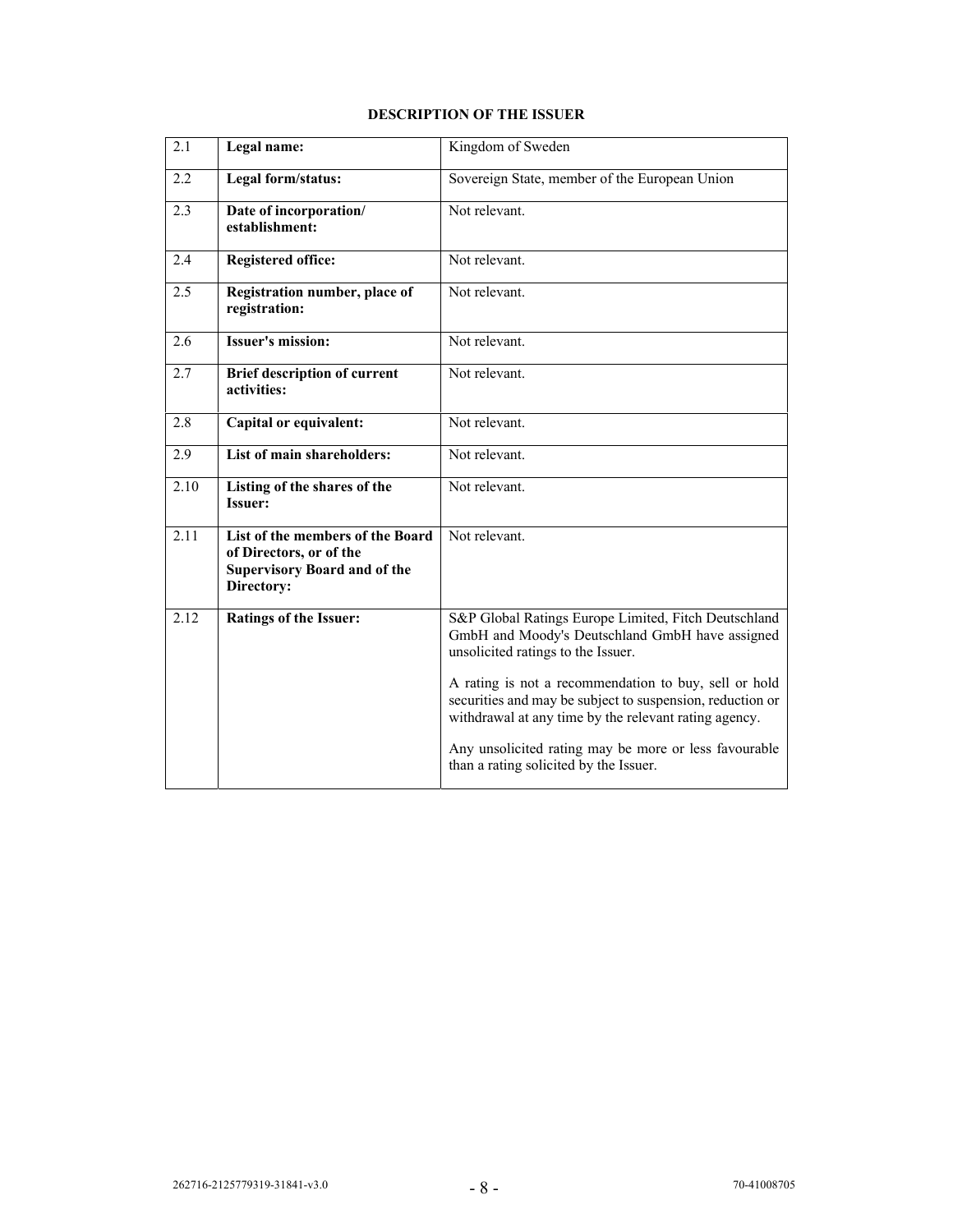# **CERTIFICATION OF INFORMATION FOR THE ISSUER**

| 3.1 | Person responsible for the<br><b>Information Memorandum:</b>                       | Riksgälden (Swedish National Debt Office)<br>For contact details relating to the Programme, see<br>"Programme Participants".                                       |
|-----|------------------------------------------------------------------------------------|--------------------------------------------------------------------------------------------------------------------------------------------------------------------|
| 3.2 | <b>Declaration of the person</b><br>responsible for the Information<br>Memorandum: | To our knowledge, the information contained in this<br>document is true and does not contain<br>any<br>misrepresentation which would make it misleading.           |
| 3.3 | Date, Place of signature,<br>Signature:                                            | ANNA SIGLANDER, HEAD OF DELT MOVIETEMENT<br>29 December 2020, Stockholm, Sweden<br>Elin Conner Elise Avsan<br>Legal Counsel<br>29 December 2020, Stockholm, Sweden |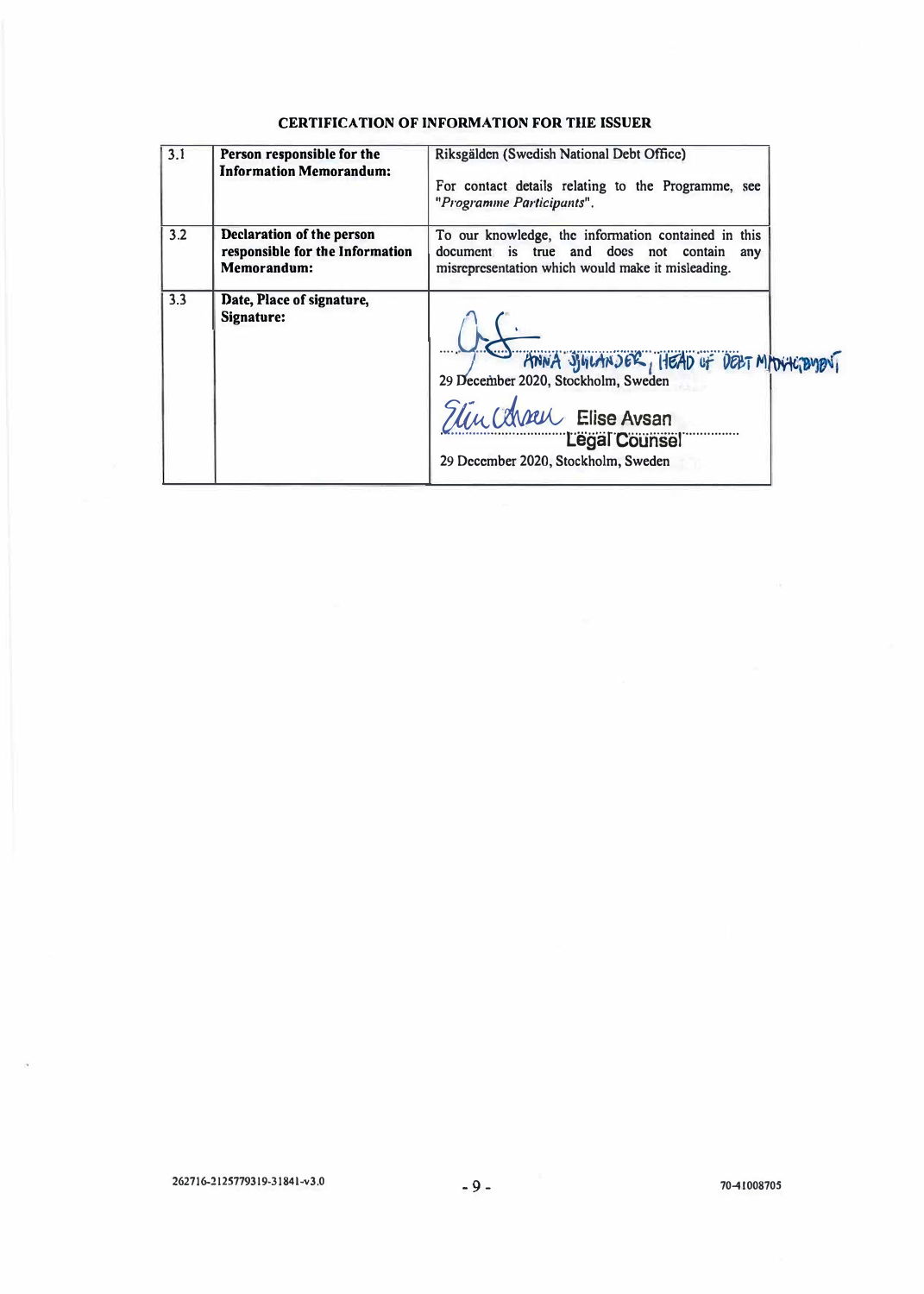# **INFORMATION CONCERNING THE ISSUER'S REQUEST OF THE STEP LABEL**

An application for a STEP label for this Programme will be made to the STEP Secretariat. Information as to whether the STEP label has been granted for this Programme may be made available on the STEP market website (initially www.stepmarket.org). This website is not sponsored by the Issuer and the Issuer is not responsible for its content or availability.

Unless otherwise specified in this Information Memorandum, the expressions "STEP", "STEP Market Convention", "STEP label", "STEP Secretariat", and "STEP market website" shall have the meaning assigned to them in the Step Market Convention.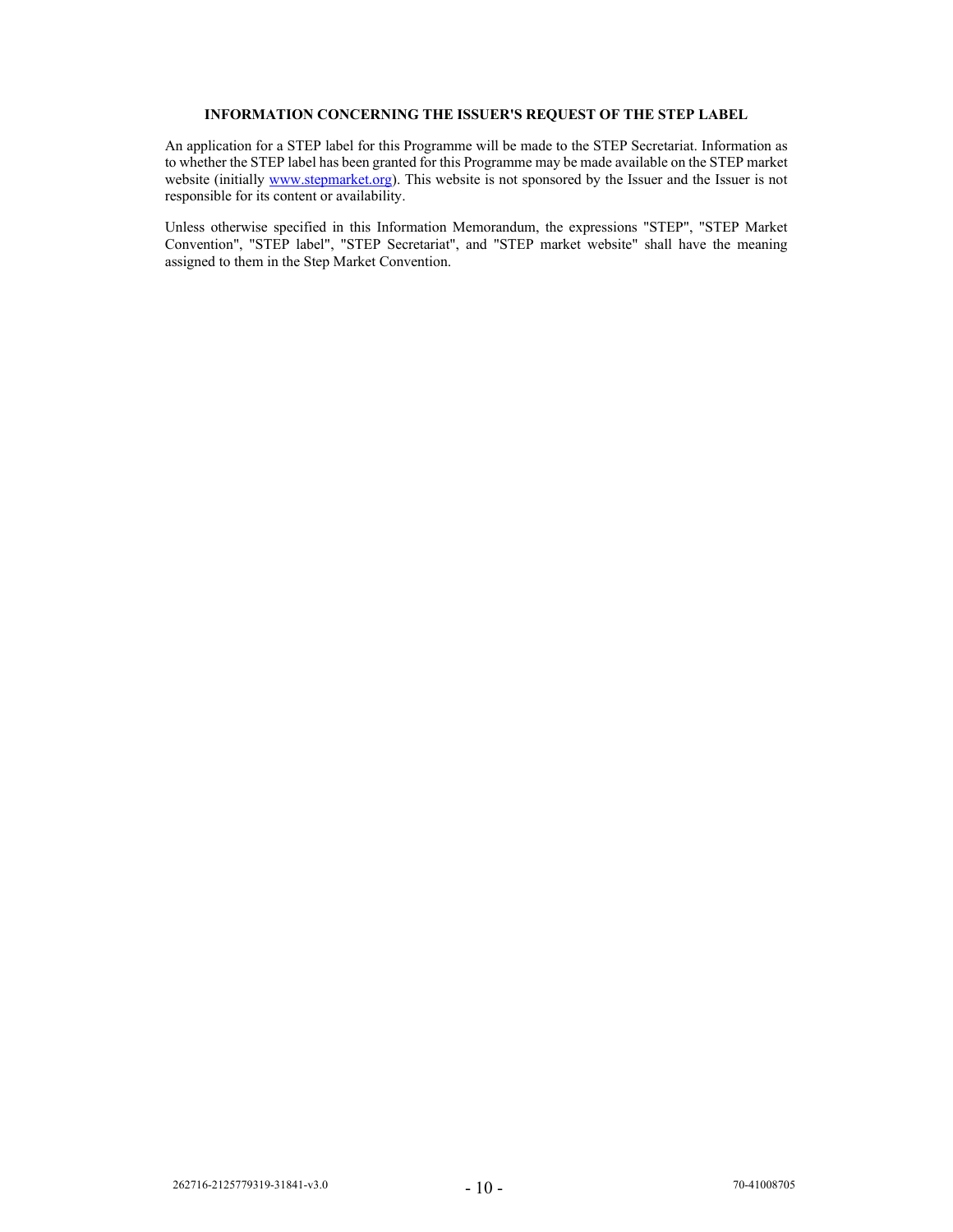### **SELLING RESTRICTIONS**

# **General**

Each Dealer has represented, warranted and agreed, and each further Dealer appointed under the Programme will be required to represent, warrant and agree, that it will observe all applicable laws and regulations in any jurisdiction in which it may offer, sell, or deliver Notes and it will not directly or indirectly offer, sell, resell, re-offer or deliver Notes or distribute the Information Memorandum, circular, advertisement or other offering material in any country or jurisdiction except under circumstances that will result, to the best of its knowledge and belief, in compliance with all applicable laws and regulations.

## **United States of America**

The Notes have not been and will not be registered under the United States Securities Act of 1933, as amended (the "**Securities Act**") and may not be offered or sold within the United States or to, or for the account or benefit of, U.S. persons. Each Dealer has represented and agreed, and each further Dealer appointed under the Programme will be required to represent and agree, that it has offered and sold, and will offer and sell, Notes only outside the United States to non-U.S. persons in accordance with Rule 903 of Regulation S under the Securities Act ("**Regulation S**"). Accordingly, each Dealer has represented and agreed, and each further Dealer appointed under the Programme will be required to represent and agree, that neither it, nor its affiliates nor any person acting on its or their behalf has engaged or will engage in any directed selling efforts with respect to the Notes, and that it and they have complied and will comply with the offering restrictions requirement of Regulation S. Each Dealer has also agreed, and each further Dealer appointed under the Programme will be required to agree, that, at or prior to confirmation of sale of Notes, it will have sent to each distributor, dealer or person receiving a selling commission, fee or other remuneration that purchases Notes from it a confirmation or notice to substantially the following effect:

"The Securities covered hereby have not been registered under the United States Securities Act of 1933, as amended (the "**Securities Act**") and may not be offered or sold within the United States or to, or for the account or benefit of, U.S. persons. Terms used above have the meanings given to them by Regulation S under the Securities Act."

Terms used in this paragraph have the meanings given to them by Regulation S.

## **The United Kingdom**

Each Dealer has represented and agreed, and each further Dealer appointed under the Programme will be required to represent and agree, that:

- (a) (i) it is a person whose ordinary activities involve it in acquiring, holding, managing or disposing of investments (as principal or agent) for the purposes of its business and (ii) it has not offered or sold and will not offer or sell any Notes other than to persons whose ordinary activities involve them in acquiring, holding, managing or disposing of investments (as principal or as agent) for the purposes of their businesses or who it is reasonable to expect will acquire, hold, manage or dispose of investments (as principal or agent) for the purposes of their businesses where the issue of the Notes would otherwise constitute a contravention of Section 19 of the FSMA by the Issuer.
- (b) it has only communicated or caused to be communicated and will only communicate or cause to be communicated an invitation or inducement to engage in investment activity (within the meaning of section 21 of the FSMA) received by it in connection with the issue or sale of any Notes in circumstances in which section 21(1) of the FSMA does not apply to the Issuer; and
- (c) it has complied and will comply with all applicable provisions of the FSMA with respect to anything done by it in relation to such Notes in, from or otherwise involving the United Kingdom.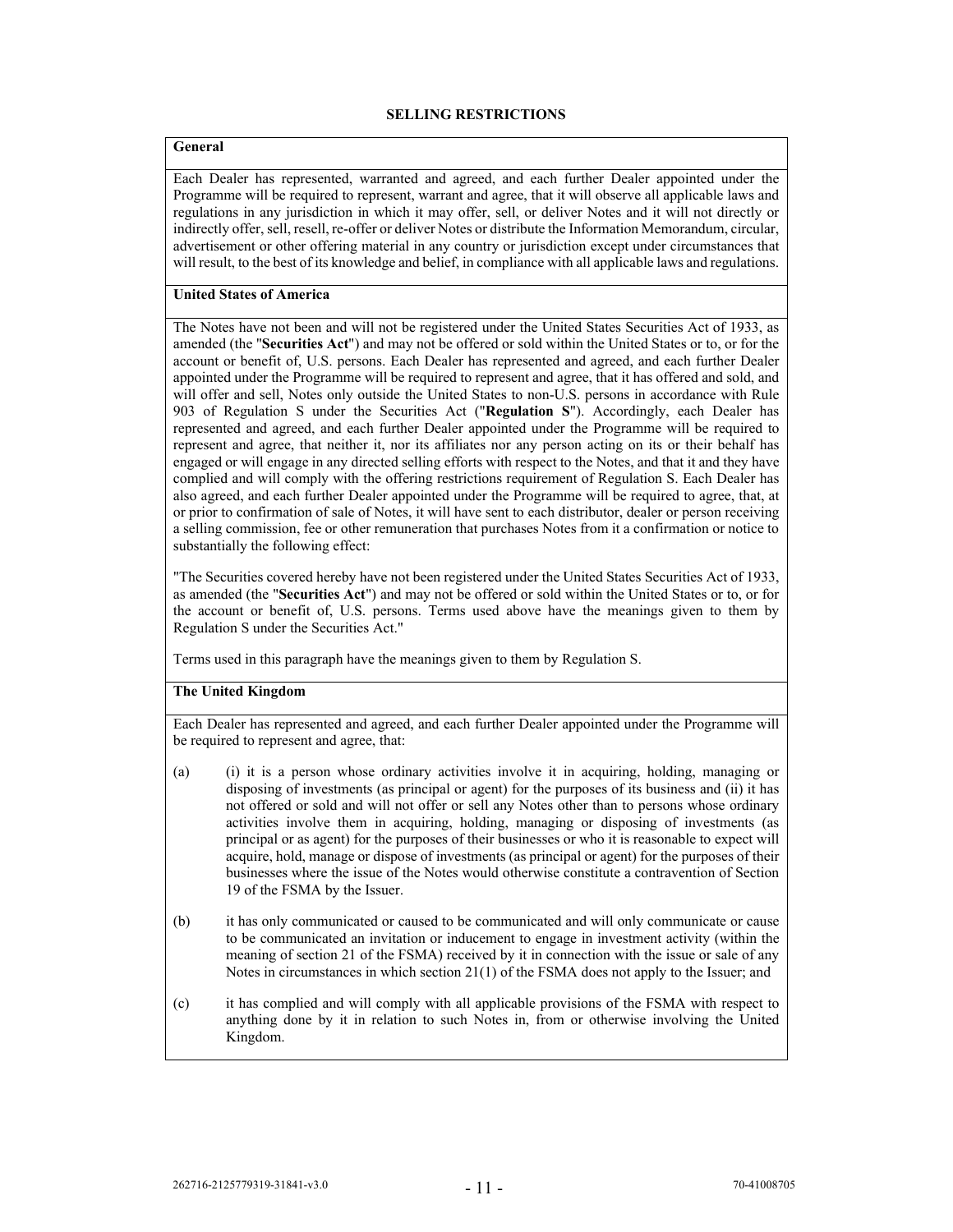# **Japan**

The Notes have not been and will not be registered under the Financial Instruments and Exchange Act of Japan (Law No. 25 of 1948, as amended) and, accordingly, each Dealer has undertaken, and each further Dealer appointed under the Programme will be required to undertake, that it will not offer or sell any Notes directly or indirectly, in Japan or to, or for the benefit of, any Japanese Person or to others for re-offering or resale, directly or indirectly, in Japan or to any Japanese Person except under circumstances which will result in compliance with all applicable laws, regulations and guidelines promulgated by the relevant Japanese governmental and regulatory authorities and in effect at the relevant time. For the purposes of this paragraph, "**Japanese Person**" shall mean any person resident in Japan, including any corporation or other entity organised under the laws of Japan.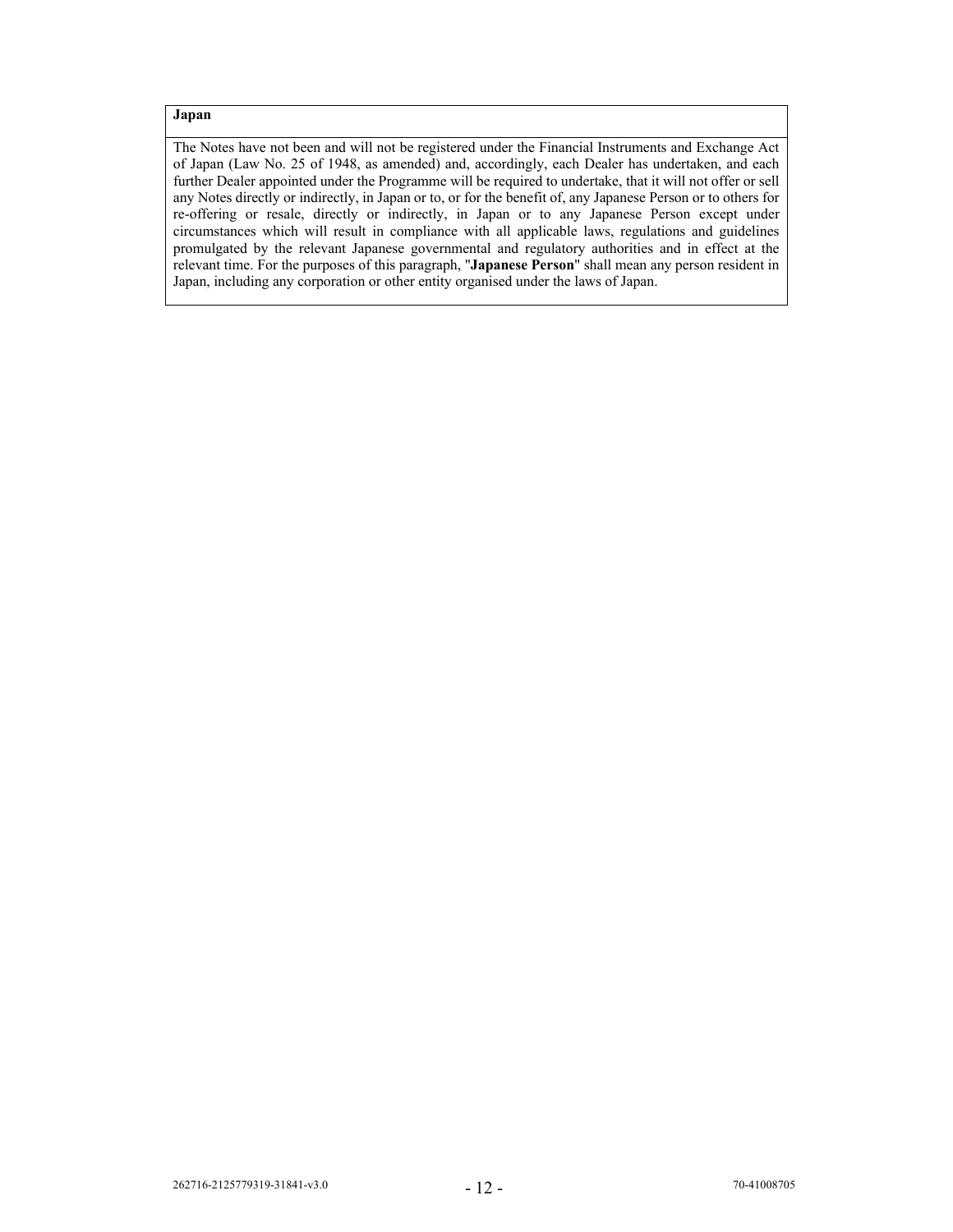### **PROGRAMME PARTICIPANTS**

## **ISSUER**

**Kingdom of Sweden**  Represented by Riksgäldskontoret Olof Palmes gata 17 S-103 74 Stockholm Sweden

Telephone No.: +46 8 613 4500 Facsimile No.: +46 8 212 163 Attention: Debt Management Department

#### **ARRANGER**

**Citibank Europe plc, UK Branch** 

Citigroup Centre Canada Square Canary Wharf London E14 5LB United Kingdom

Telephone No.: +44 (0)20 7986 9070 Facsimile No.: +44 (0)20 7986 6837 Attention: Short-Term Fixed Income Desk

## **DEALERS**

One Molesworth Street Reuterweg 16

Attention: ECP Trading Desk

#### **Goldman Sachs Bank Europe SE UBS Europe SE**

60329 Frankfurt am Main Germany Germany

Telephone:  $+49(0)$  697532 2200 Email: gs-cp-london-levels@gs.com Attention: ECP Desk/IG Syndicate

**Barclays Bank Ireland PLC Citigroup Global Markets Europe AG**  Dublin 2, D02 RF29 60323 Frankfurt am Main Ireland Germany

Telephone: +353 (0)1 618 2600<br>
Email: ecpdesk@barclays.com Attention: Short-Term Fixed Income D Attention: Short-Term Fixed Income Desk

Marienturm Bockenheimer Landstraße 2-4<br>Taunusanlage 9-10 60306 Frankfurt am Main 60306 Frankfurt am Main

Email: ol-ubs-ecp-europe@ubs.com

## **THE ISSUE AND PAYING AGENT**

## **Citibank, N.A., London Branch**

Citigroup Centre Canada Square Canary Wharf London E14 5LB

Telephone No.: +353 1 622 2238/2255 Facsimile No.: +353 1 622 4029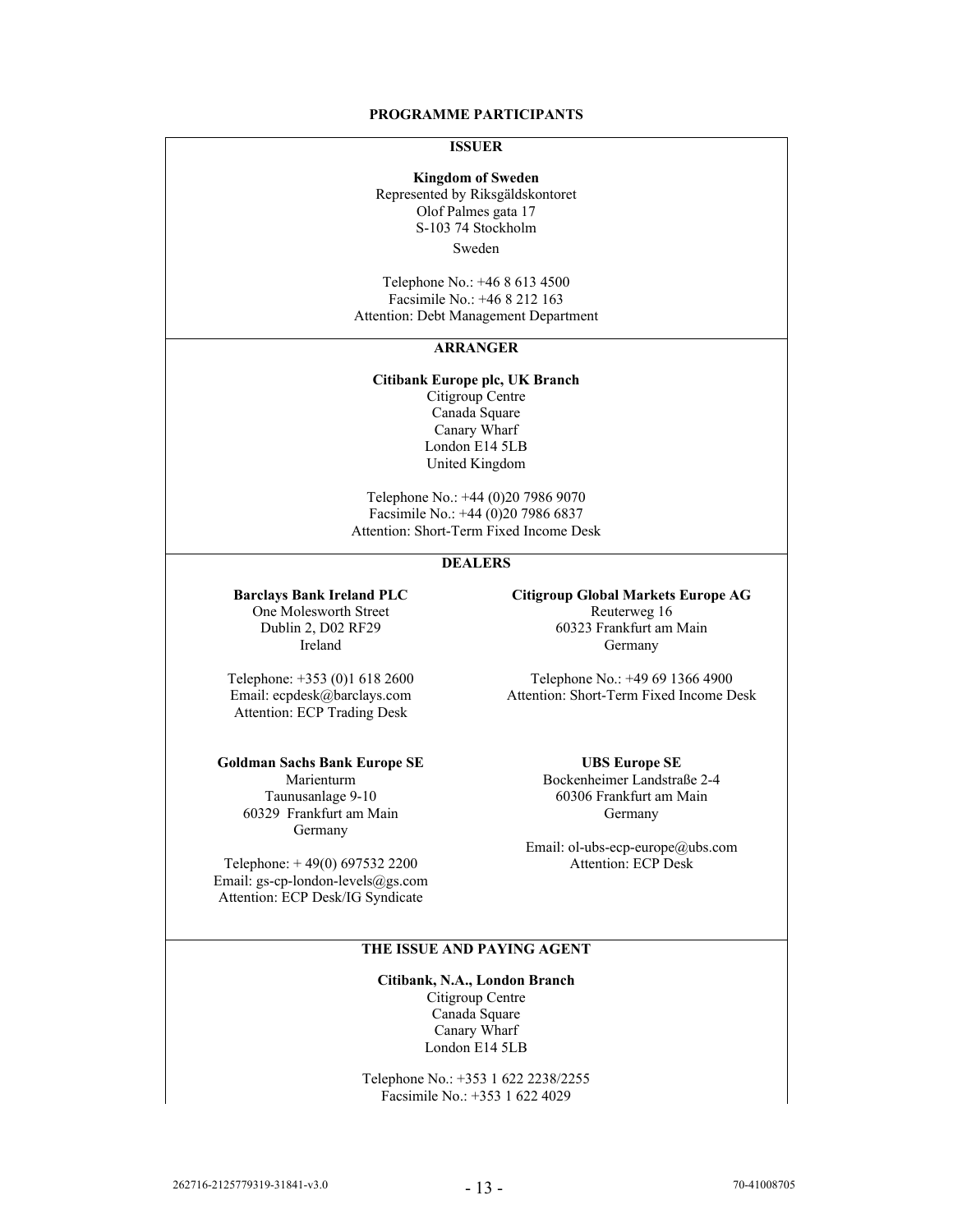Attention: ECP Issuance Desk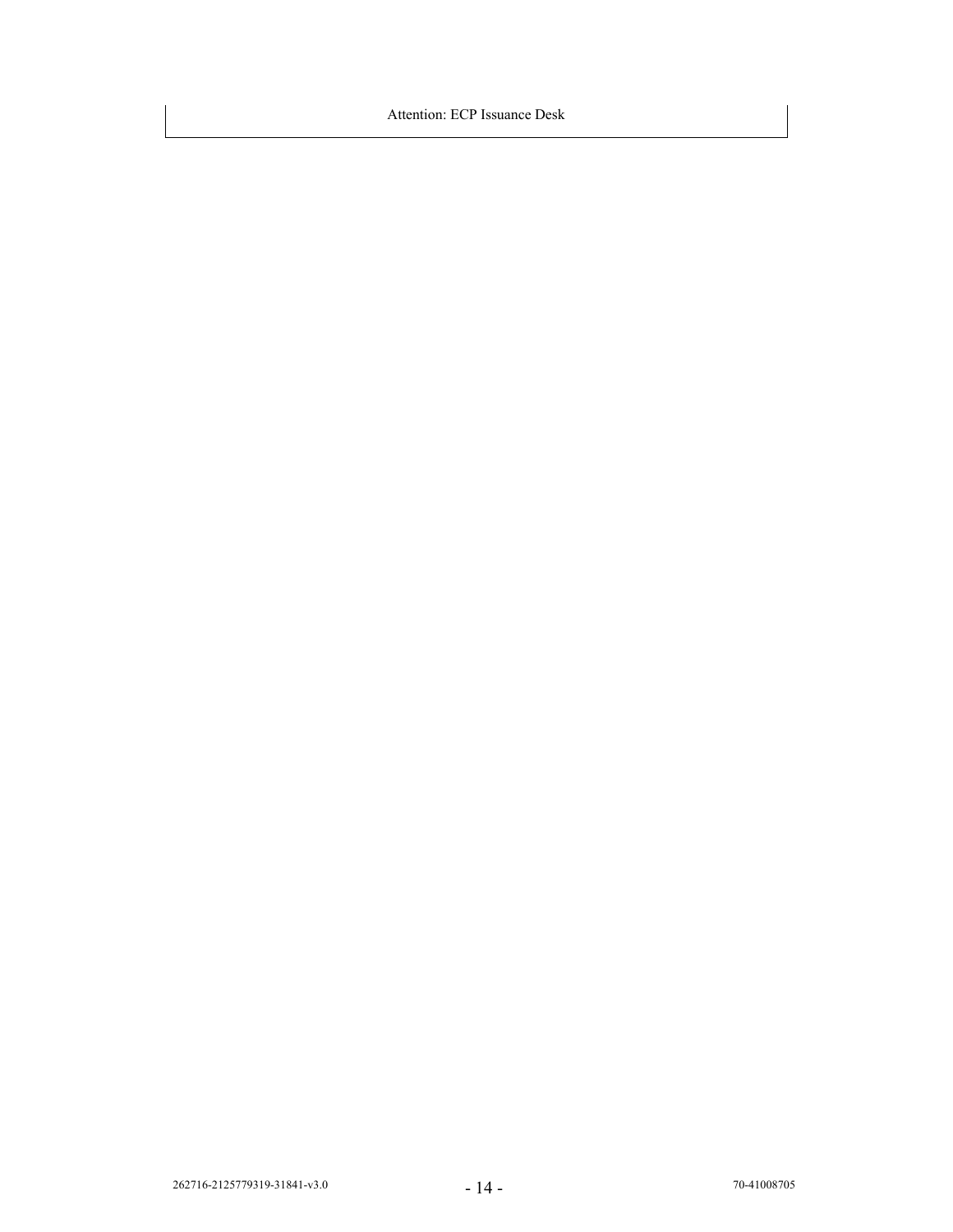## **APPENDIX - FORMS OF NOTES**

**Form of Multicurrency Global Note (Interest Bearing/Discounted)** 

## **KINGDOM OF SWEDEN**

represented by Riksgäldskontoret

| $No.$ :<br><u> 1989 - Johann Stoff, deutscher Stoffen und der Stoffen und der Stoffen und der Stoffen und der Stoffen und d</u> | Series No.: 2000                                                                                                                                                                                                                                                                                                                                                                                                                                                                                                                                     |
|---------------------------------------------------------------------------------------------------------------------------------|------------------------------------------------------------------------------------------------------------------------------------------------------------------------------------------------------------------------------------------------------------------------------------------------------------------------------------------------------------------------------------------------------------------------------------------------------------------------------------------------------------------------------------------------------|
|                                                                                                                                 | Maturity Date <sup>1</sup> :                                                                                                                                                                                                                                                                                                                                                                                                                                                                                                                         |
| Specified Currency:                                                                                                             | Denomination:                                                                                                                                                                                                                                                                                                                                                                                                                                                                                                                                        |
| Nominal Amount:<br>(words and figures if a Sterling Note)                                                                       | Reference Rate: months LIBOR/EURIBOR <sup>2</sup>                                                                                                                                                                                                                                                                                                                                                                                                                                                                                                    |
| Fixed Interest Rate: <sup>3</sup> per cent. per annum                                                                           | $Margin:4$ per cent.                                                                                                                                                                                                                                                                                                                                                                                                                                                                                                                                 |
| Calculation Agent: <sup>5</sup><br>( <i>Interest</i> )                                                                          |                                                                                                                                                                                                                                                                                                                                                                                                                                                                                                                                                      |
|                                                                                                                                 | [New Global Note intended to be held in a<br>manner which would allow Eurosystem                                                                                                                                                                                                                                                                                                                                                                                                                                                                     |
|                                                                                                                                 | [Note that the designation "yes" means that the<br>Notes are intended upon issue to be deposited with<br>one of the ICSDs as common safekeeper and does<br>not necessarily mean that the Notes will be<br>recognised as eligible collateral for Eurosystem<br>monetary policy and intra-day credit operations by<br>the Eurosystem either upon issue or at any or all<br>times during their life. Such recognition will depend<br>upon satisfaction of the Eurosystem eligibility<br>criteria.]                                                      |
|                                                                                                                                 | [Whilst the designation is specified as "no" at the<br>Issue Date, should the Eurosystem eligibility criteria<br>be amended in the future such that the Notes are<br>capable of meeting them the Notes may then be<br>deposited with one of the ICSDs as common<br>safekeeper. Note that this does not necessarily mean<br>that the Notes will then be recognised as eligible<br>collateral for Eurosystem monetary policy and intra-<br>day credit operations by the Eurosystem at any time<br>during their life. Such recognition will depend upon |

<sup>&</sup>lt;sup>1</sup> Not to be more than 364 days from (and including the Issue Date.

<sup>&</sup>lt;sup>2</sup> Delete as appropriate. The reference rate will be LIBOR unless this Global Note is denominated in euro and the Issuer and the relevant Dealer agree that the reference rate should be EURIBOR.

<sup>3</sup> Complete for fixed rate interest bearing Notes only.

<sup>4</sup> Complete for floating rate interest bearing Notes only.

<sup>&</sup>lt;sup>5</sup> Complete for floating rate interest bearing Notes only.

<sup>6</sup> Complete for interest bearing Notes.

<sup>7</sup> Insert "Applicable" or "Not Applicable" as relevant.

<sup>8</sup> Insert "Not Applicable", "Yes" or "No" as relevant.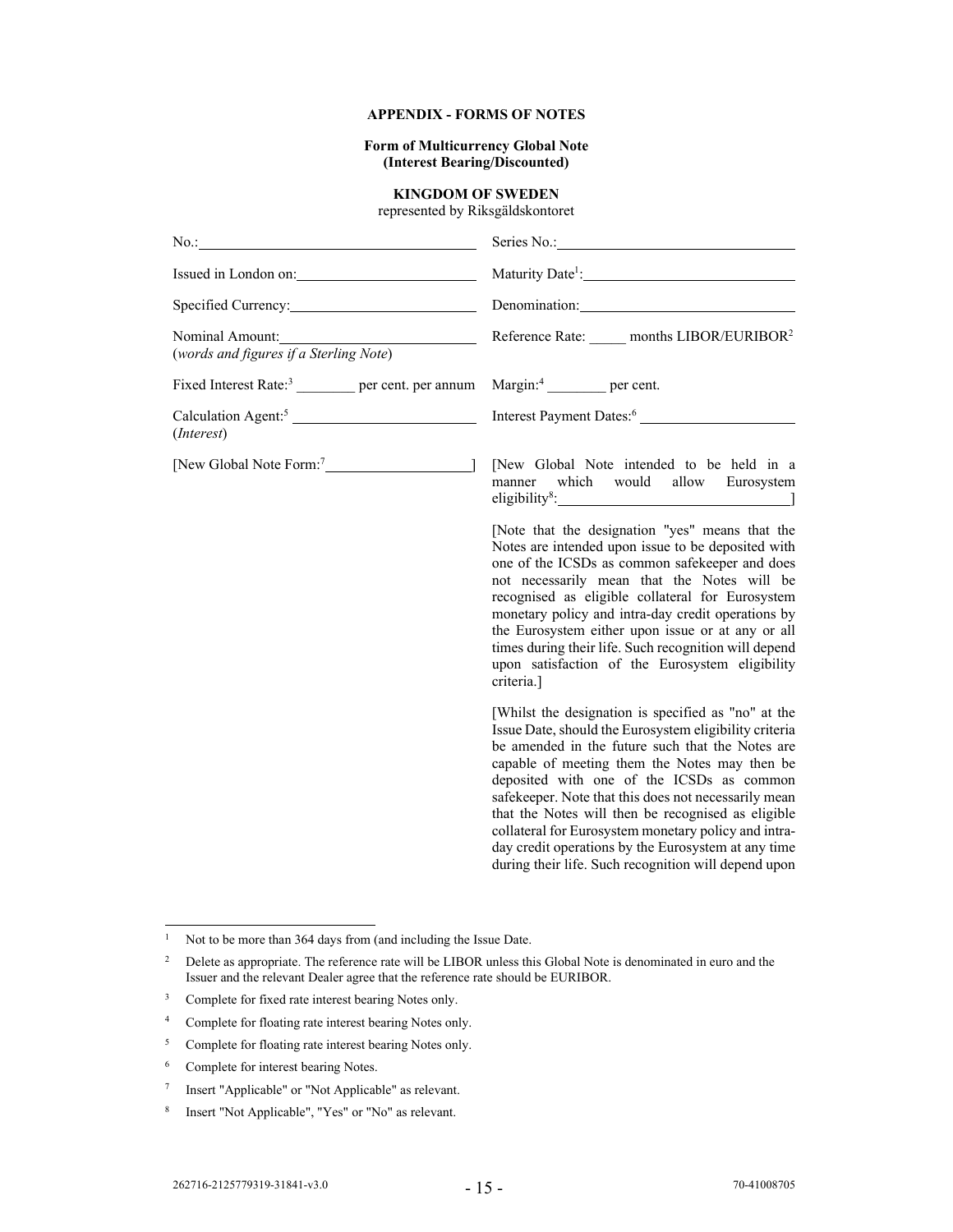the European Central Bank being satisfied that Eurosystem eligibility criteria have been met.]

1. For value received, KINGDOM OF SWEDEN (the "**Issuer**") promises to pay to the bearer of this Global Note on the above-mentioned Maturity Date the above-mentioned Nominal Amount, together with interest thereon at the rate and at the times (if any) specified herein.

All such payments shall be made in accordance with a note agency agreement dated 3 July 2009 and a supplemental agency agreement dated 19 June 2013 between the Issuer, the issue agent and the paying agents referred to therein, copies of which are available for inspection at the offices of Citibank, N.A., London Branch (the "**Paying Agent**") at Citigroup Centre, Canada Square, Canary Wharf, London E14 5LB, and subject to and in accordance with the terms and conditions set forth below. All such payments shall be made upon presentation and surrender of this Global Note to or to the order of the Paying Agent referred to above by transfer to an account denominated in the above-mentioned Specified Currency maintained by the bearer with a bank in the principal financial centre in the country of that currency or, in the case of a Global Note denominated or payable in euro by transfer to a euro account (or any other account to which euro may be credited or transferred) maintained by the payee with, a bank in the principal financial centre of any member state of the European Union.

Notwithstanding the foregoing, presentation and surrender of this Global Note shall be made outside the United States and no amount shall be paid by transfer to an account in the United States, or mailed to an address in the United States. In the case of a Global Note denominated in U.S. dollars, payments shall be made by transfer to an account denominated in U.S. Dollars in the principal financial centre of any country outside of the United States that the Issuer or Agent so chooses.

- 2. If this Global Note is a New Global Note, this Global Note is issued in representation of an issue of Notes in an aggregate Nominal Note as from time to time entered in the records of both Euroclear Bank S.A./N.V. ("**Euroclear**") and Clearstream Banking S.A. ("**Clearstream, Luxembourg**", together with Euroclear, the international central securities depositaries or "**ICSDs**"). The records of the ICSDs (which expression in this Global Note means the records that each ICSD holds for its customers which reflect the amount of such customers' interests in the Notes (but excluding any interest in any Notes of one ICSD shown in the records of another ICSD), shall be conclusive evidence of the principal amount of Notes represented by this Global Note and, for these purposes, a statement issued by an ICSD (which statement shall be made available to the bearer upon request stating the principal amount of Notes represented by this Global Note at any time shall be conclusive evidence of the records of the ICSDs at that time.
- 3. All payments in respect of this Global Note by or on behalf of the Issuer shall be made without set-off, counterclaim, fees, liabilities or similar deductions and free and clear of, and without deduction or withholding for or on account of, taxes, levies, duties, assessments or charges of any nature now or hereafter imposed, levied, collected, withheld or assessed by or on behalf of Sweden or any political subdivision or taxing authority of or in any of the foregoing ("**Taxes**"). If the Issuer or any agent thereof is required by law or regulation to make any deduction or withholding for or on account of Taxes, the Issuer shall, to the extent permitted by applicable law or regulation, pay such additional amounts as shall be necessary in order that the net amounts received by the bearer of this Global Note after such deduction or withholding shall equal the amount which would have been receivable hereunder in the absence of such deduction or withholding, except that no such additional amounts shall be payable where this Global Note is presented for payment:
	- (a) by or on behalf of a holder which is liable to such Taxes by reason of its having some connection with the jurisdiction imposing the Taxes other than the mere holding of this Global Note; or
	- (b) by or on behalf of a holder who would have been able to avoid such withholding or deduction by presenting this Global Note to another Paying Agent in a member state of the European Union; or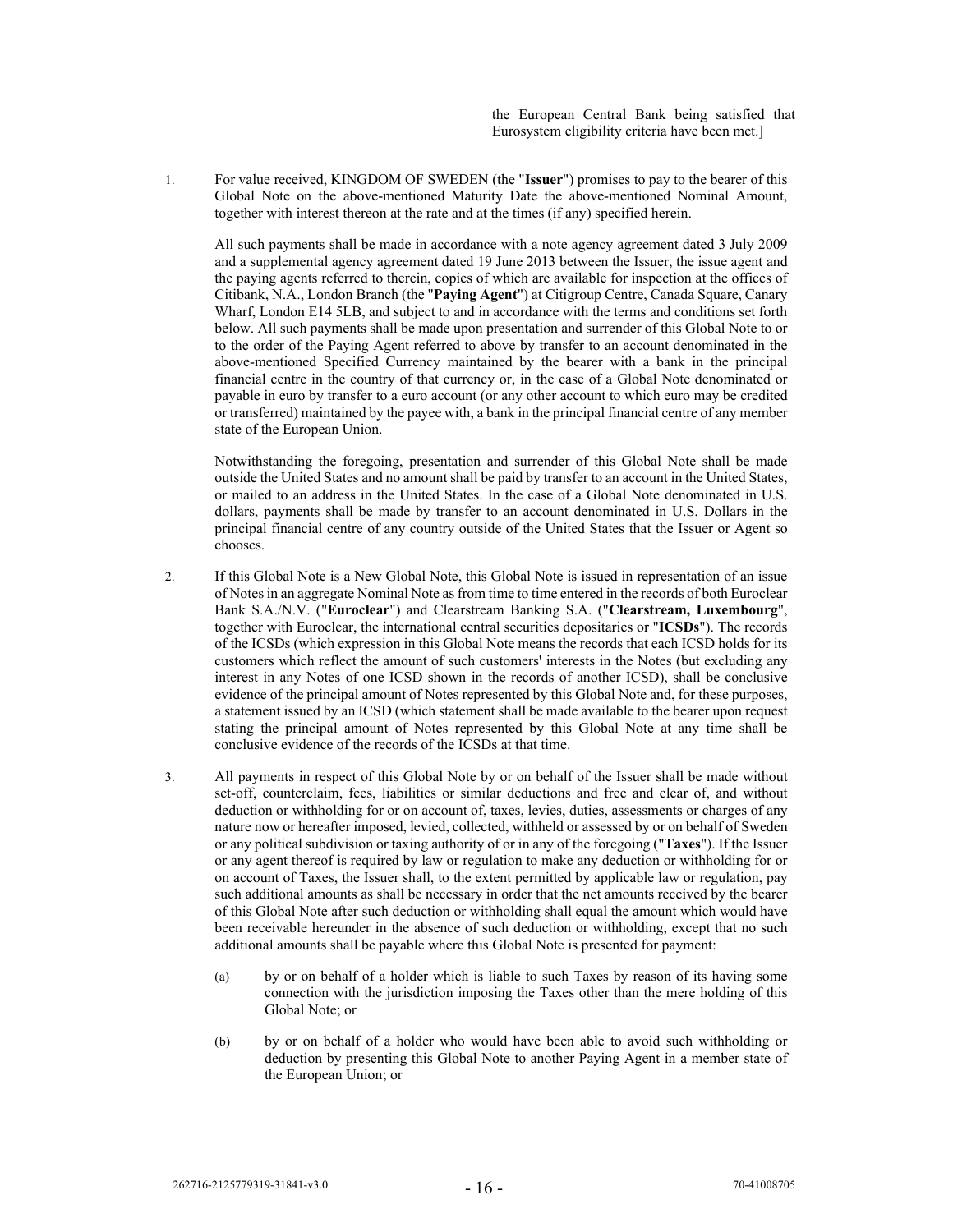- (c) more than 15 days after the Maturity Date or, if applicable, the relevant Interest Payment Date or (in either case) the date on which payment hereof is duly provided for, whichever occurs later, except to the extent that the holder would have been entitled to such additional amounts if it had presented this Global Note on the last day of such period of 15 days.
- 4. If the Maturity Date or, if applicable, the relevant Interest Payment Date is not a Payment Business Day (as defined herein) payment in respect hereof will not be made and credit or transfer instructions shall not be given until the next following Payment Business Day (unless that date falls more than 364 days after the Issue Date, in which case payment shall be made on the immediately preceding Payment Business Day) and neither the bearer of this Global Note nor the holder or beneficial owner of any interest herein or rights in respect hereof shall be entitled to any interest or other sums in respect of such postponed payment.

As used in this Global Note:

"**Payment Business Day**" means any day other than a Saturday or Sunday which is either (i) if the above-mentioned Specified Currency is any currency other than euro, a day on which commercial banks and foreign exchange markets settle payments and are open for general business (including dealings in foreign exchange and foreign currency deposits) in the principal financial centre of the country of the relevant Specified Currency (which, if the Specified Currency is Australian or New Zealand dollars, shall be Sydney or Auckland, respectively) or (ii) if the above-mentioned Specified Currency is euro, a day which is a TARGET Business Day; and

"**TARGET Business Day**" means a day on which the TARGET2 System, or any successor thereto, is operating credit or transfer instructions in respect of payments in euro; and

"**TARGET2**" means the Trans-European Automated Real-Time Gross Settlement Express Transfer payment system which utilises a single shared platform and which was launched on 19 November 2007.

**Provided that** if the Paying Agent determines with the agreement of the Issuer that the market practice in respect of euro denominated internationally offered securities is different from that specified above, the above shall be deemed to be amended so as to comply with such market practice and the Paying Agent shall procure that a notice of such amendment is published not less than 15 days prior to the date on which any payment in euro falls due to be made in such manner as the Paying Agent may determine.

- 5. The payment obligation of the Issuer represented by this Global Note constitutes and at all times shall constitute a direct and unsecured obligation of the Issuer ranking at least *pari passu* with all present and future unsecured and unsubordinated indebtedness of the Issuer other than obligations preferred by mandatory provisions of law applying to companies generally.
- 6. This Global Note is negotiable and, accordingly, title hereto shall pass by delivery and the bearer shall be treated as being absolutely entitled to receive payment upon due presentation hereof free and clear of any equity, set-off or counterclaim on the part of the Issuer against any previous bearer hereof.
- 7. This Global Note is issued in respect of an issue of Notes of the Issuer and is exchangeable in whole (but not in part only) for duly executed and authenticated bearer Notes in definitive form (whether before, on or, subject as provided below, after the Maturity Date):
	- (a) if the clearing system(s) in which this Global Note is held at the relevant time is closed for a continuous period of 14 days or more (other than by reason of weekends or public holidays statutory or otherwise) or announces an intention permanently to cease business or does in fact do so); or
	- (b) if default is made in the payment of any amount payable in respect of this Global Note.

Upon presentation and surrender of this Global Note during normal business hours to or to the order of the Paying Agent (or to any other person or at any other office outside the United States as may be designated in writing by the Issuer to the bearer) on behalf of the Issuer, the Issue Agent shall authenticate and deliver, in exchange for this Global Note, bearer definitive notes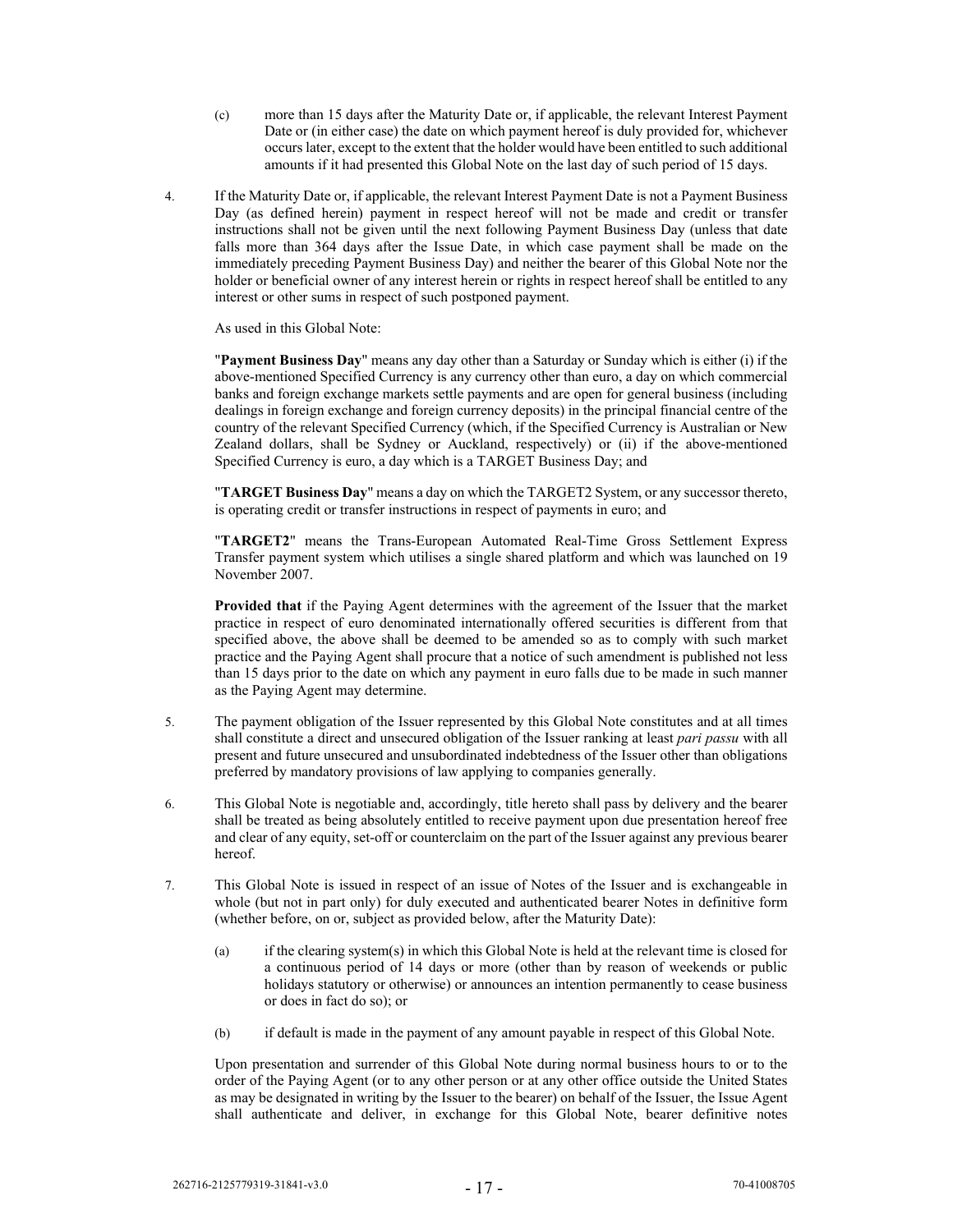denominated in the above-mentioned Specified Currency in an aggregate nominal amount equal to the Nominal Amount of this Global Note.

- 8. If, upon any such default and following such surrender, definitive Notes are not issued in full exchange for this Global Note before 5.00 p.m. (London time) on the thirtieth day after surrender, this Global Note (including the obligation hereunder to issue definitive notes) will become void and the bearer will have no further rights under this Global Note (but without prejudice to the rights which the bearer or any other person may have under a Deed of Covenant dated 3 July 2009 (as amended, re-stated or supplemented as of the date of issue of the Notes) entered into by the Issuer).
- 9. If this is an interest bearing Global Note, then:
	- (a) notwithstanding the provisions of paragraph 1 above, if any payment of interest in respect of this Global Note falling due for payment prior to the above-mentioned Maturity Date remains unpaid on the fifteenth day after falling so due, the amount referred to in part (a) or (b) (as the case may be) of paragraph 1 shall be payable on such fifteenth day;
	- (b) upon each payment of interest (if any) prior to the Maturity Date in respect of:
		- (i) this Global Note (if this Global Note is not a New Global Note) the Schedule hereto shall be duly completed by the Paying Agent to reflect such payment;
		- (ii) this Global Note (if this Global Note is a New Global Note) details of such payment shall be entered *pro rata* in the records of the ICSDs;
	- (c) payments due in respect of Notes for the time being represented by this Global Note shall be made to the bearer of this Global Note and each payment so made will discharge the Issuer's obligations in respect thereof. Any failure to make the entries referred to in (b) above shall not affect such discharge;
	- (d) if no Interest Payment Dates are specified on the face of the Global Note, the Interest Payment Date shall be the Maturity Date.
- 10. If this is a fixed rate interest bearing Global Note, interest shall be calculated on the Nominal Amount as follows:
	- (a) interest shall be payable on the Nominal Amount in respect of each successive Interest Period (as defined below) from the Issue Date to the Maturity Date only, in arrear on the relevant Interest Payment Date, on the basis of the actual number of days in such Interest Period and a year of 360 days \*[or, if this Global Note is denominated in Sterling, 365] days at the above-mentioned Interest Rate with the resulting figure being rounded to the nearest amount of the above-mentioned Specified Currency which is available as legal tender in the country or countries (in the case of the euro) of the Specified Currency (with halves being rounded upwards); and
	- (b) the period beginning on (and including) the Issue Date and ending on (but excluding) the first Interest Payment Date and each successive period beginning on (and including) an Interest Payment Date and ending on (but excluding) the next succeeding Interest Payment Date is an "**Interest Period**" for the purposes of this paragraph.
- 11. If this is a floating rate interest bearing Global Note, interest shall be calculated on the Nominal Amount as follows:
	- (a) in the case of a Global Note which specifies LIBOR as the Reference Rate on its face, the Rate of Interest will be the aggregate of LIBOR and the above-mentioned Margin (if any) above or below LIBOR. Interest shall be payable on the Nominal Amount in respect of each successive Interest Period (as defined below) from the Issue Date to the Maturity Date only, in arrear on the relevant Interest Payment Date, on the basis of the actual number of days in such Interest Period and a year of 360 days \*[or, if this Global Note is denominated in Sterling, 365 days].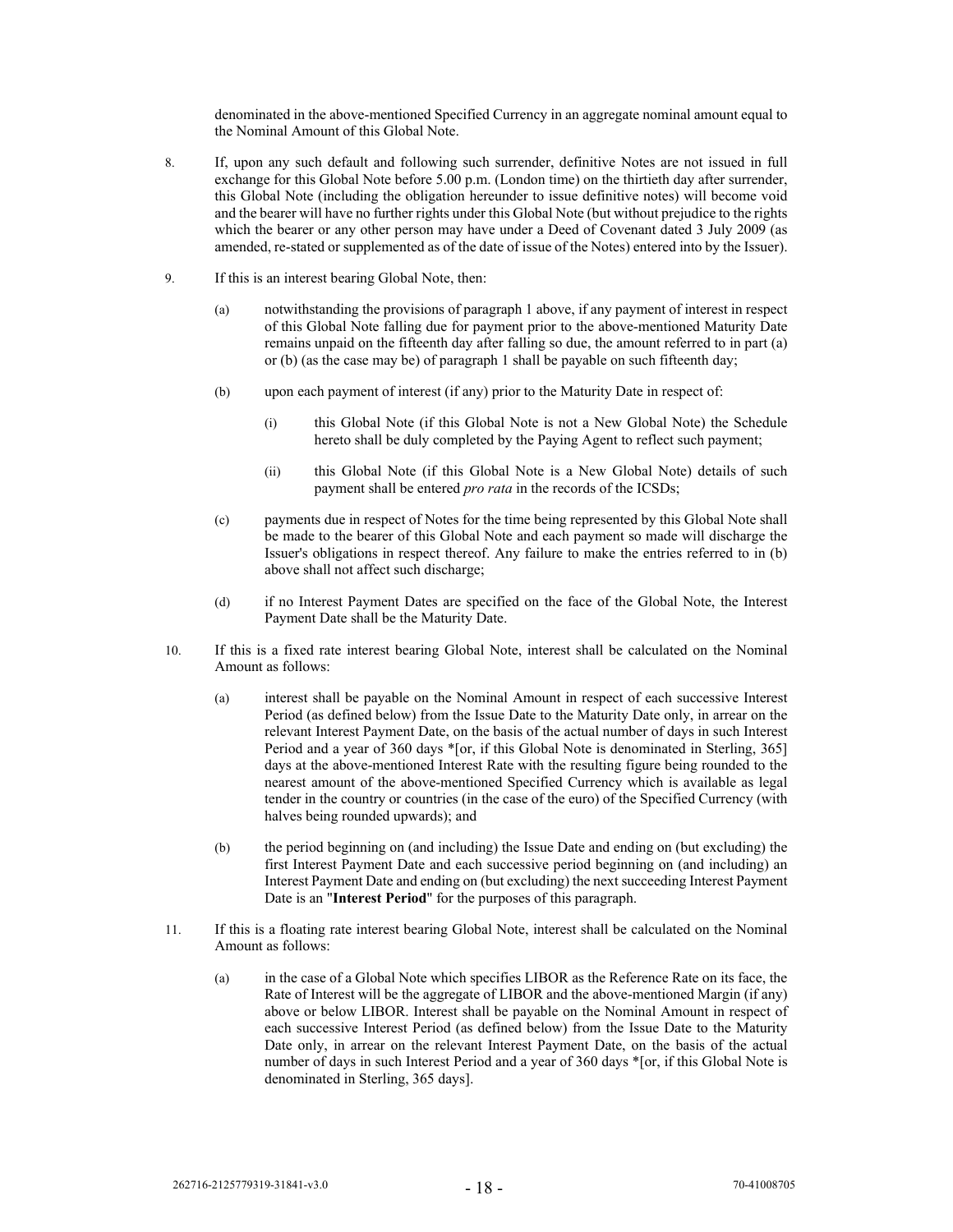As used in this Global Note:

"**LIBOR**" shall be equal to the rate defined as "LIBOR-BBA" in respect of the above-mentioned Specified Currency (as defined in the 2006 ISDA Definitions published by the International Swaps and Derivatives Association, Inc., as amended, updated or replaced as at the date of this Global Note (the "**ISDA Definitions**")) as at 11.00 a.m. (London time) or as near thereto as practicable on the second London Banking Day before the first day of the relevant Interest Period \* [or, if this Global Note is denominated in Sterling, on the first day thereof] (a "**LIBOR Interest Determination Date**"), as if the Reset Date (as defined in the ISDA Definitions) were the first day of such Interest Period and the Designated Maturity (as defined in the ISDA Definitions) were the number of months specified on the face of this Note in relation to the Reference Rate; and

"**London Banking Day**" shall mean a day on which commercial banks are open for general business (including dealings in foreign exchange and foreign currency deposits) in London;

(b) in the case of a Global Note which specifies EURIBOR as the Reference Rate on its face, the Rate of Interest will be the aggregate of EURIBOR and the above-mentioned Margin (if any) above or below EURIBOR. Interest shall be payable on the Nominal Amount in respect of each successive Interest Period (as defined below) from the Issue Date to the Maturity Date only, in arrear on the relevant Interest Payment Date, on the basis of the actual number of days in such Interest Period and a year of 360 days.

As used in this Global Note, "**EURIBOR**" shall be equal to the rate defined in the ISDA Definitions as "EUR-EURIBOR-Reuters" as at 11.00 a.m. (Brussels time) or as near thereto as practicable on the second TARGET2 Business Day before the first day of the relevant Interest Period (a "**EURIBOR Interest Determination Date**"), as if the Reset Date (as defined in the ISDA Definitions) were the first day of such Interest Period and the Designated Maturity (as defined in the ISDA Definitions) were the number of months specified on the face of this Note in relation to the Reference Rate;

- (c) the Calculation Agent will, as soon as practicable after 11.00 a.m. (London time) on each LIBOR Interest Determination Date or 11.00 a.m. (Brussels time) on each EURIBOR Interest Determination Date (as the case may be), determine the Rate of Interest and calculate the amount of interest payable (the "**Amount of Interest**") for the relevant Interest Period. "**Rate of Interest**" means the rate which is determined in accordance with the provisions of paragraph 11(a) or (b), (as applicable), *provided however, that* if the Calculation Agent is unable to determine the Rate of Interest for any Interest Period in accordance with paragraph 11(a) or (b) above (as applicable), the Rate of Interest for such Interest Period shall be the Rate of Interest in effect for the last preceding Interest Period to which paragraph  $11(a)$  or (b) (as applicable) shall have applied. The Amount of Interest shall be calculated by applying the Rate of Interest to the Nominal Amount of one Note of each denomination, multiplying such product by the actual number of days in the Interest Period concerned divided by 360 \*[or, if this Global Note is denominated in Sterling, by 365] and rounding the resulting figure to the nearest amount of the above-mentioned Specified Currency which is available as legal tender in the country or countries (in the case of the euro) of the Specified Currency (with halves being rounded upwards). The determination of the Rate of Interest and the Amount of Interest by the Calculation Agent named above shall (in the absence of manifest error) be final and binding upon all parties;
- (d) the period beginning on (and including) the Issue Date and ending on (but excluding) the first Interest Payment Date and each successive period beginning on (and including) an Interest Payment Date and ending on (but excluding) the next succeeding Interest Payment Date is called an "**Interest Period**" for the purposes of this paragraph; and
- (e) the Issuer will procure that a notice specifying the Rate of Interest payable in respect of each Interest Period be published as soon as practicable after the determination of the Rate

Include if there is a sterling option or the possibility of a sterling option.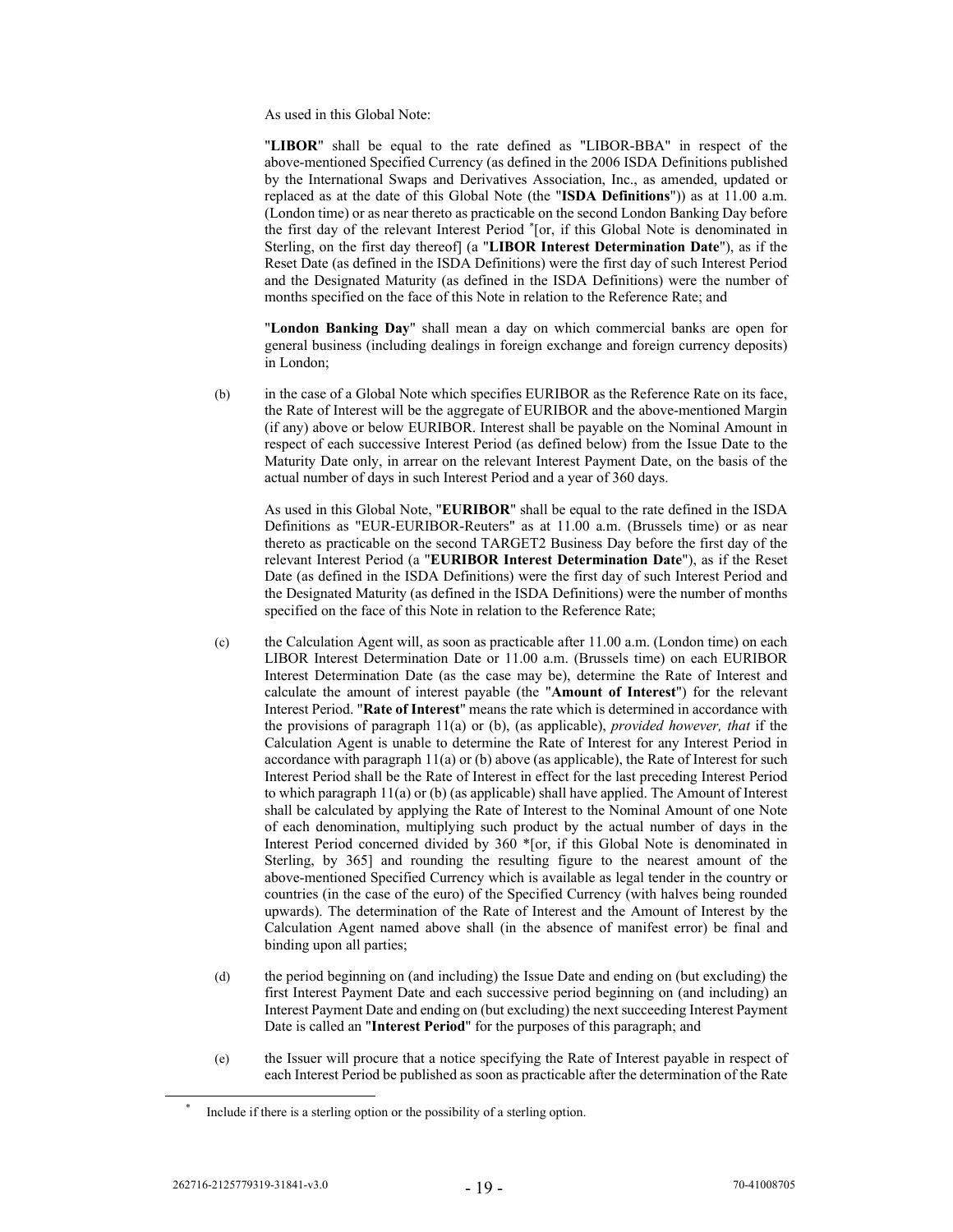of Interest. Such notice will be delivered to the clearing system(s) in which this Global Note is held at the relevant time or, if this Global Note has been exchanged for bearer definitive Notes pursuant to paragraph 7, will be published in a leading English language daily newspaper published in London (which is expected to be the *Financial Times*).

- 12. If the proceeds of this Global Note are accepted in the United Kingdom, the Nominal Amount or Minimum Redemption Amount (as applicable) shall be not less than £100,000 (or the equivalent in any other currency).
- 13. Instructions for payment must be received at the offices of the Paying Agent referred to above together with this Global Note as follows:
	- (a) if this Global Note is denominated in Australian dollars, New Zealand dollars, Hong Kong dollars or Japanese Yen, at least two Business Days prior to the relevant payment date;
	- (b) if this Global Note is denominated in United States dollars, Canadian dollars or Sterling, on or prior to the relevant payment date; and
	- (c) in all other cases, at least one Business Day prior to the relevant payment date.

As used in this paragraph, "**Business Day**" means:

- (i) a day other than a Saturday or Sunday on which commercial banks are open for general business (including dealings in foreign exchange and foreign currency deposits) in London; and
- (ii) in the case of payments in euro, a TARGET2 Business Day and, in all other cases, a day on which commercial banks are open for general business (including dealings in foreign exchange and foreign currency deposits) in the principal financial centre in the country of the above-mentioned Specified Currency.
- 14. This Global Note shall not be validly issued unless manually authenticated by Citibank N.A., London Branch as issue agent.
- 15. If this Global Note is a New Global Note, this Global Note shall not be valid for any purpose until it has been effectuated for and on behalf of the entity appointed as common safekeeper by the ICSDs.
- 16. This Global Note and any non-contractual obligations arising out of or in connection with it are governed by English law.
- 17.
- (a) *English and Swedish Courts*: The courts of England and Sweden have exclusive jurisdiction to settle any dispute arising out of or in connection with this Global Note (including a dispute relating to the existence, validity or termination of this Global Note or any non-contractual obligation arising out of or in connection with this Global Note) or the consequence of its nullity.
- (b) *Appropriate Forum*: The Issuer agrees that the English and Swedish courts are the most appropriate and convenient courts to settle any such dispute and accordingly that it will not argue to the contrary.
- (c) *Rights of the bearer to take proceeds outside England or Sweden*: Sub-paragraph 17(a) (*English and Swedish Courts*) is for the benefit of the bearer only. As a result, nothing in this paragraph 17 prevents the bearer from taking proceedings relating to a dispute ("**Proceedings**") in any other courts with jurisdiction. To the extent allowed by law, the bearer may take concurrent Proceedings in any number of jurisdictions.
- (d) *Service of process:* The Issuer agrees that the documents which start any Proceedings and any other documents required to be served in relation to those Proceedings may be served on it by being delivered to this Excellency the Ambassador of the Kingdom of Sweden at the court of St James'. Nothing in this sub-paragraph shall affect the right of the bearer to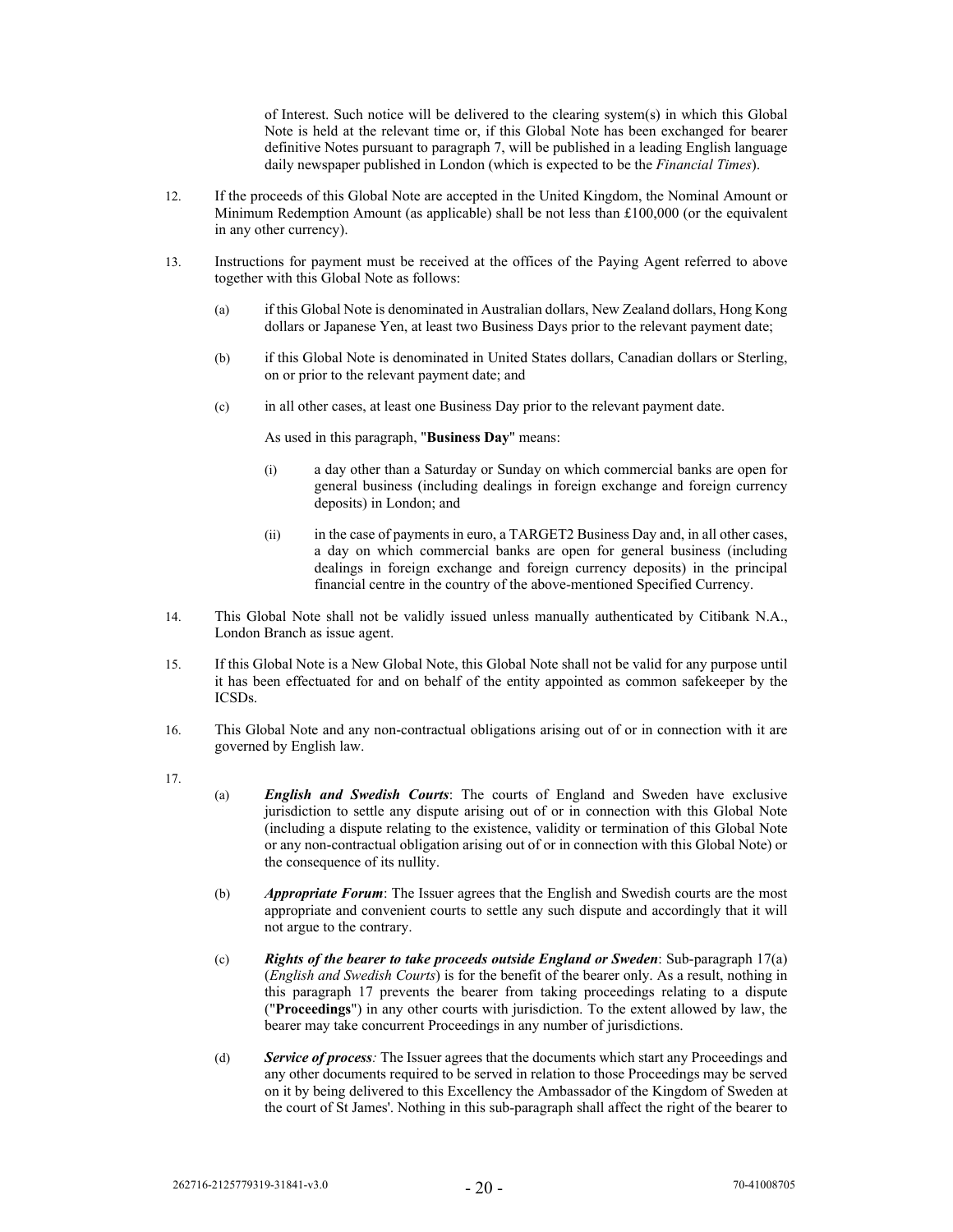serve process in any other manner permitted by law. This sub-paragraph applies to Proceedings in England, Sweden and to Proceedings elsewhere.

- (e) *Consent to enforcement etc***.**: The Issuer consents generally in respect of any Proceedings to the giving of any relief or the issue of any process in connection with such Proceedings including (without limitation) the making, enforcement or execution against any property whatsoever (irrespective of its use or intended use) of any order or judgment which is made or given in such Proceedings.
- (f) *Waiver of immunity*: To the extent that the Issuer may in any jurisdiction claim for itself or its assets or revenues immunity from suit, execution, attachment (whether in aid of execution, before judgment or otherwise) or other legal process and to the extent that such immunity (whether or not claimed) may be attributed in any such jurisdiction to the Issuer or its assets or revenues, the Issuer agrees not to claim and irrevocably waives such immunity to the full extent permitted by the laws of such jurisdiction.
- 18. No person shall have any right to enforce any provision of this Note under the Contracts (Rights of Third Parties) Act 1999 but this does not affect any right or remedy of any person which exists or is available apart from that Act.

# **AUTHENTICATED** by **SIGNED** on behalf of:<br> **CITIBANK N.A., LONDON BRANCH KINGDOM OF SWEDEN CITIBANK N.A., LONDON BRANCH**

without recourse, warranty or liability and for authentication purposes only

represented by Riksgäldskontoret

By: ...................................................................... By: .......................................................................

(*Authorised Signatory*) (*Authorised Signatory*)

**EFFECTUATED** by [**COMMON SAFEKEEPER**] without recourse, warranty or liability

By: ........................................................................ (*Authorised Signatory*)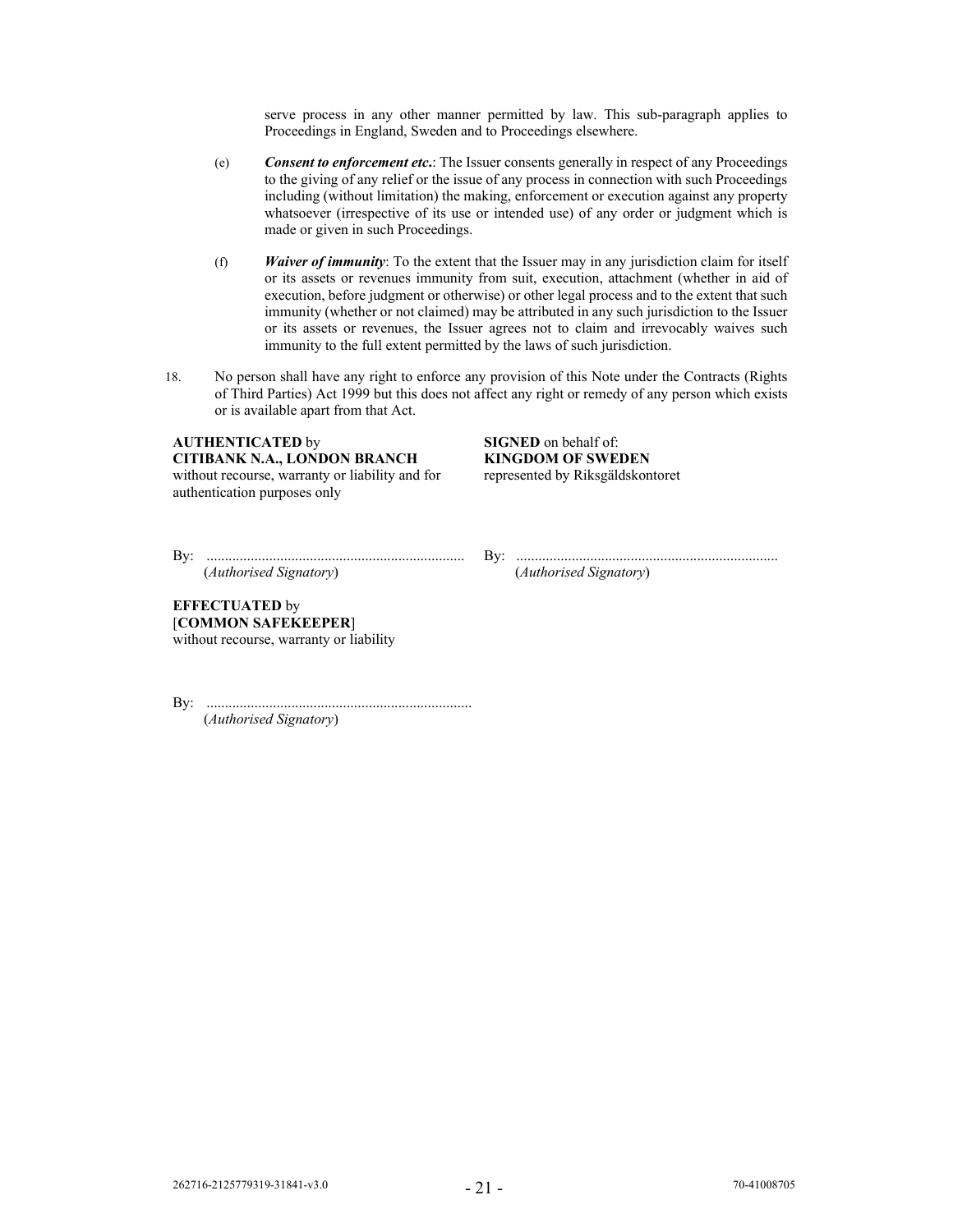### **SCHEDULE**<sup>9</sup> **Payments OF Interest**

The following payments of interest in respect of this Global Note have been made:

|                  |                     |                   |                    | <b>Notation on</b><br>behalf of Paying |
|------------------|---------------------|-------------------|--------------------|----------------------------------------|
| <b>Date Made</b> | <b>Payment From</b> | <b>Payment To</b> | <b>Amount Paid</b> | Agent                                  |

<sup>9</sup> Applicable for a Global Note which is not a New Global Note only.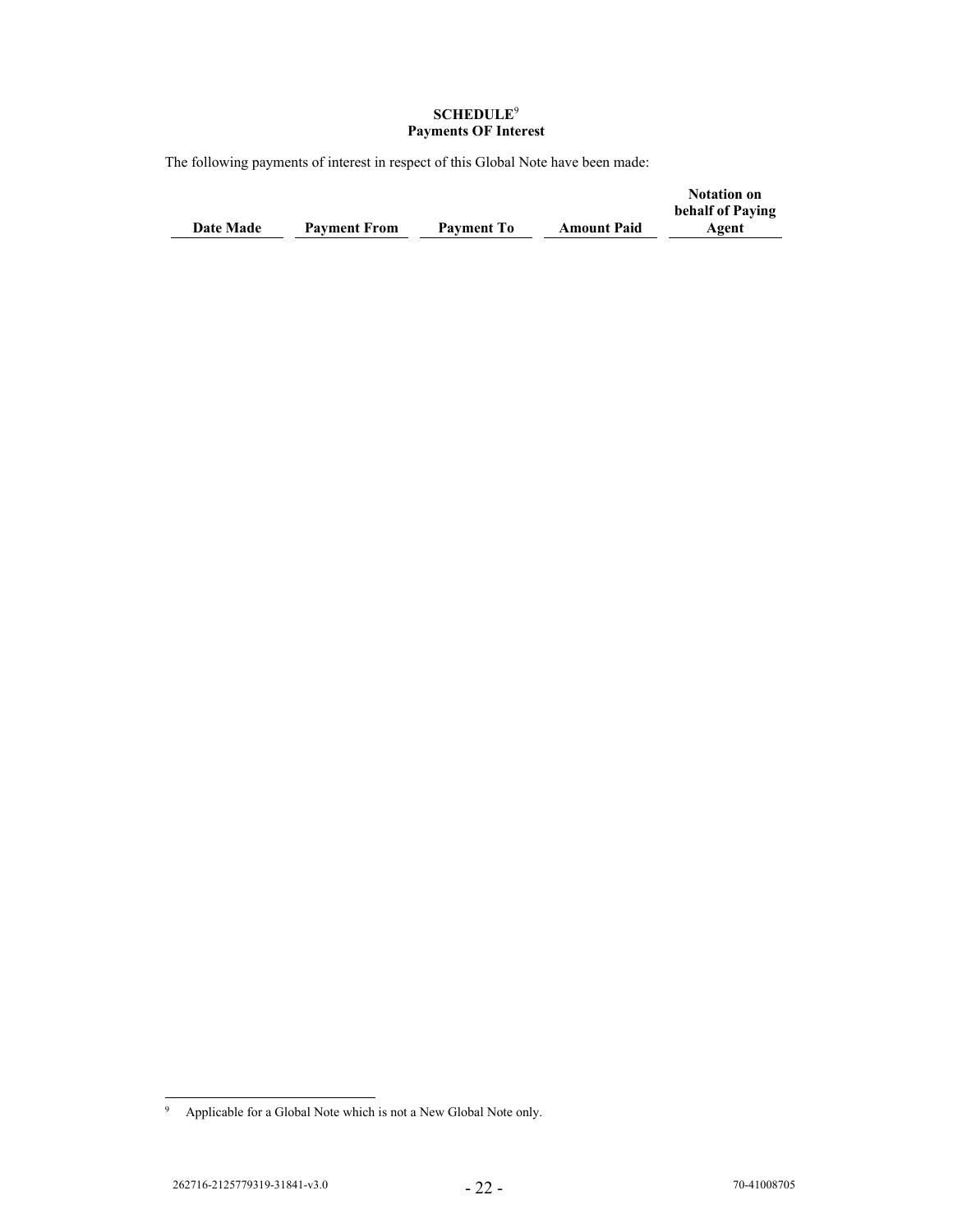### **Form of Definitive Note (for use where the Issuer accepts the proceeds of issue in the United Kingdom)**

**£[100,000][500,000][1,000,000]** 

### **KINGDOM OF SWEDEN**

represented by Riksgäldskontoret

| $No.$ :                                           | Series No.:                                               |
|---------------------------------------------------|-----------------------------------------------------------|
| Issued in London on:                              | Maturity Date:                                            |
| Denomination:                                     | Nominal Amount:<br>(words and figures)                    |
| months LIBOR<br>Reference Rate: <sup>10</sup>     | Fixed Interest Rate: <sup>11</sup><br>per cent. per annum |
| $\text{Margin:}^{12}$ per cent.                   | Calculation Agent: <sup>13</sup><br>( <i>Interest</i> )   |
| Interest Payment Dates: 14<br>( <i>Interest</i> ) |                                                           |

1. For value received, KINGDOM OF SWEDEN (the "**Issuer**") promises to pay to the bearer of this Note on the above-mentioned Maturity Date the above-mentioned Nominal Amount, together with interest thereon at the rate and at the times (if any) specified on the reverse of this Note.

All such payments shall be made in accordance with a note agency agreement dated 3 July 2009 and a supplemental agency agreement dated 19 June 2013 between the Issuer, the issue agent and the paying agents referred to therein, copies of which are available for inspection at the offices of Citibank, N.A., London Branch (the "**Paying Agent**") at Citibank, N.A., London Branch, Citigroup Centre, Canada Square, Canary Wharf, London E14 5LB, and subject to and in accordance with the terms and conditions set forth below. All such payments shall be made upon presentation and surrender of this Note at the offices of the Paying Agent referred to above by transfer to a sterling account maintained by the bearer in London.

2. All payments in respect of this Note by or on behalf of the Issuer shall be made without set-off, counterclaim, fees, liabilities or similar deductions and free and clear of, and without deduction or withholding for or on account of, taxes, levies, duties, assessments or charges of any nature now or hereafter imposed, levied, collected, withheld or assessed in any jurisdiction through, in or from which such payments are made or any political subdivision or taxing authority of or in any of the foregoing ("**Taxes**"). If the Issuer or any agent thereof is required by law or regulation to make any deduction or withholding for or on account of Taxes, the Issuer shall, to the extent permitted by applicable law or regulation, pay such additional amounts as shall be necessary in order that the net amounts received by the bearer of this Note after such deduction or withholding shall equal the amount which would have been receivable hereunder in the absence of such deduction or

<sup>&</sup>lt;sup>10</sup> Complete for floating rate interest bearing Notes only.

<sup>&</sup>lt;sup>11</sup> Complete for fixed rate interest bearing Notes only.

<sup>&</sup>lt;sup>12</sup> Complete for floating rate interest bearing Notes only.

<sup>&</sup>lt;sup>13</sup> Complete for floating rate interest bearing Notes only.

<sup>&</sup>lt;sup>14</sup> Complete for interest bearing Notes if interest is payable before the Maturity Date.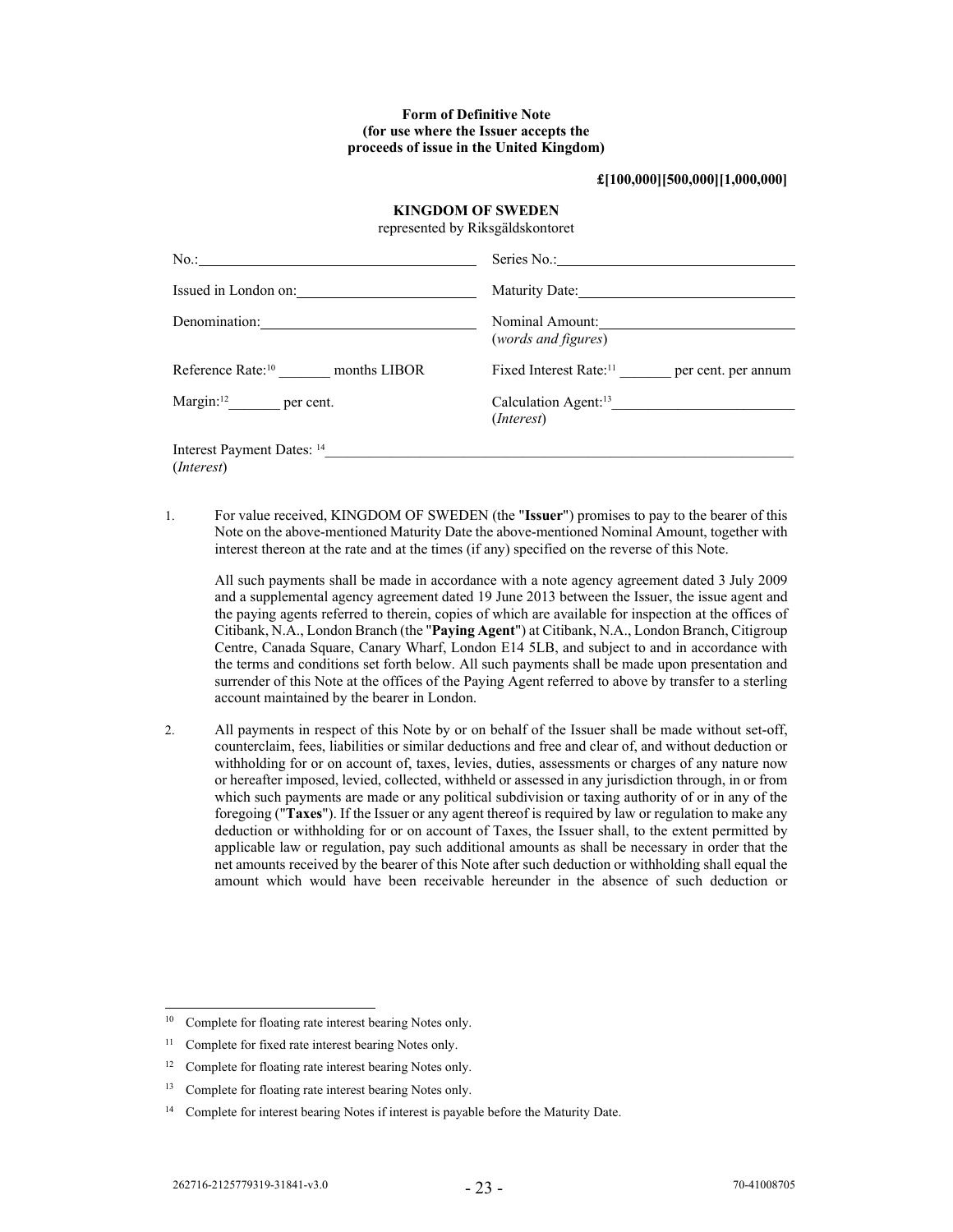withholding, except that no such additional amounts shall be payable where this Note is presented for payment:

- (a) by or on behalf of a holder which is liable to such Taxes by reason of its having some connection with the jurisdiction imposing the Taxes other than the mere holding of this Note; or
- (b) by or on behalf of a holder who would have been able to avoid such withholding or deduction by presenting the relevant Note or Coupon to another Paying Agent in a member state of the European Union, or
- (c) more than 15 days after the Maturity Date or, if applicable, the relevant Interest Payment Date or (in either case) the date on which payment hereof is duly provided for, whichever occurs later, except to the extent that the holder would have been entitled to such additional amounts if it had presented this note on the last day of each 15 day period.
- 3. The payment obligation of the Issuer represented by this Note constitutes and at all times shall constitute a direct and unsecured obligation of the Issuer ranking at least *pari passu* with all present and future unsecured and unsubordinated indebtedness of the Issuer other than obligations preferred by mandatory provisions of law.
- 4. If the Maturity Date or, if applicable, the relevant Interest Payment Date is not a Payment Business Day (as defined herein) payment in respect hereof will not be made and credit or transfer instructions shall not be given until the next following Payment Business Day and the bearer of this Note shall not be entitled to any interest or other sums in respect of such postponed payment. As used in this Note, "**Payment Business Day**" means any day other than a Saturday or Sunday which is a day on which commercial banks and foreign exchange markets settle payments and are open for general business in London.
- 5. This Note is negotiable and, accordingly, title hereto shall pass by delivery and the bearer shall be treated as being absolutely entitled to receive payment upon due presentation hereof (notwithstanding any notation of ownership or other writing thereon or notice of any previous loss or theft thereof).
- 6. This Note shall not be validly issued unless manually authenticated by Citibank, N.A., London Branch as issue agent.
- 7. This Note and any non-contractual obligations arising out of or in connection with it are governed by English law.
- 8.
- (a) *English and Swedish courts*: The courts of England and Sweden have exclusive jurisdiction to settle any dispute (a "**Dispute**") arising out of or in connection with this Note (including a dispute relating to the existence, validity or termination of this Note or any non-contractual obligation arising out of or in connection with this Note) or the consequence of its nullity.
- (b) *Appropriate forum*: The Issuer agrees that the courts of England and Sweden are the most appropriate and convenient courts to settle any Dispute and, accordingly, that it will not argue to the contrary.
- (c) *Rights of the bearer to take proceedings outside England and Sweden*: Sub-paragraph 8(a) (*English and Swedish courts*) is for the benefit of the bearer only. As a result, nothing in this paragraph 8 prevents the bearer from taking proceedings relating to a Dispute ("**Proceedings**") in any other courts with jurisdiction. To the extent allowed by law, the bearer may take concurrent Proceedings in any number of jurisdictions.
- (d) *Service of process*: The Issuer agrees that the documents which start any Proceedings and any other documents required to be served in relation to those Proceedings may be served on it by being delivered to this Excellency the Ambassador of the Kingdom of Sweden at the Court of St James'. Nothing in this sub-paragraph shall affect the right of the bearer to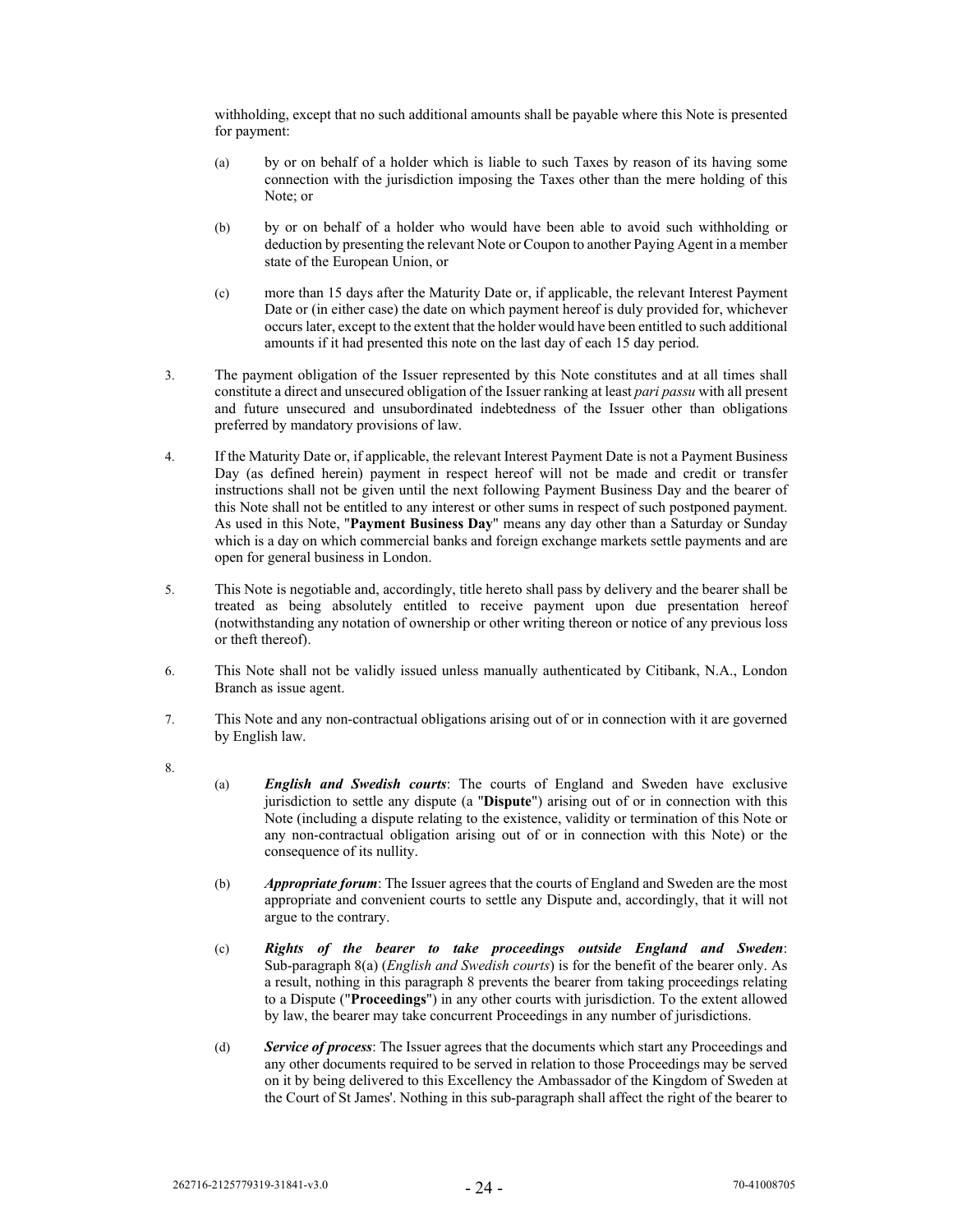serve process in any other manner permitted by law. This sub-paragraph applies to Proceedings in England and to Proceedings elsewhere.

- (e) *Consent to enforcement etc.*: The Issuer consents generally in respect of any Proceedings to the giving of any relief or the issue of any process in connection with such Proceedings including (without limitation) the making, enforcement or execution against any property whatsoever (irrespective of its use or intended use) of any order or judgment which is made or given in such Proceedings.
- (f) *Waiver of immunity*: To the extent that the Issuer may in any jurisdiction claim for itself or its assets or revenues immunity from suit, execution, attachment (whether in aid of execution, before judgment or otherwise) or other legal process and to the extent that such immunity (whether or not claimed) may be attributed in any such jurisdiction to the Issuer or its assets or revenues, the Issuer agrees not to claim and irrevocably waives such immunity to the full extent permitted by the laws of such jurisdiction.
- 9. No person shall have any right to enforce any provision of this Note under the Contracts (Rights of Third Parties) Act 1999.

**AUTHENTICATED** by **SIGNED** on behalf of:<br> **CITIBANK N.A., LONDON BRANCH KINGDOM OF SWEDEN CITIBANK N.A., LONDON BRANCH** without recourse, warranty or liability and for authentication purposes only

represented by Riksgäldskontoret

(*Authorised Signatory*) (*Authorised Signatory*)

By: ...................................................................... By: .......................................................................

By: ...................................................................... (*Authorised Signatory*)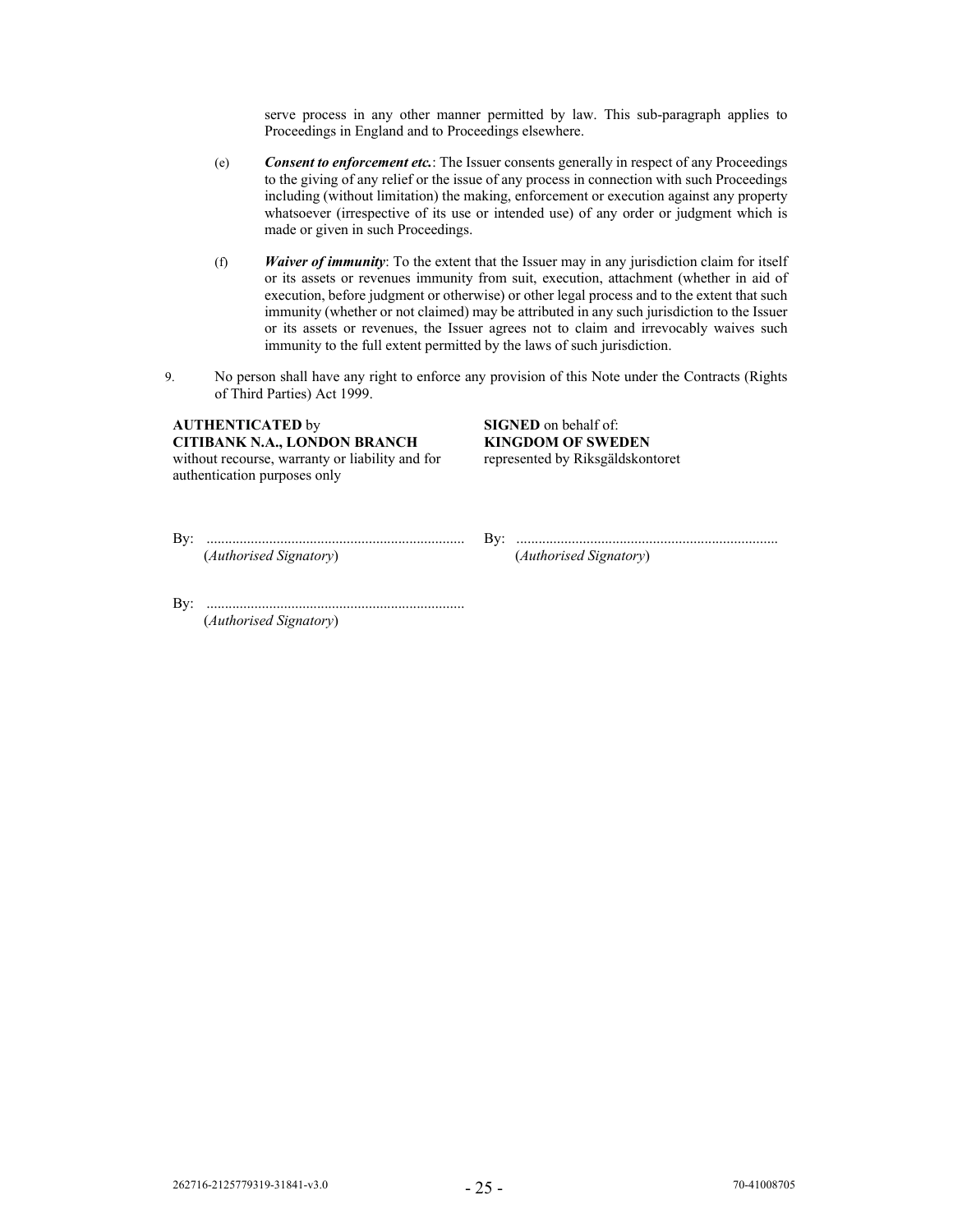#### [*On the Reverse*]

- (A) If this is an interest bearing Note, then:
	- (a) notwithstanding the provisions of paragraph 1 above, if any payment of interest in respect of this Note falling due for payment prior to the above-mentioned Maturity Date remains unpaid on the fifteenth day after falling so due, the amount referred to in part (a) or (b) (as the case may be) of paragraph 1 shall be payable on such fifteenth day; and
	- (b) upon each payment of interest (if any) prior to the Maturity Date in respect of this Note, the Schedule hereto shall be duly completed by the Paying Agent to reflect such payment.
- (B) If this is a fixed rate interest bearing Note, interest shall be calculated on the Nominal Amount as follows:
	- (a) interest shall be payable on the Nominal Amount in respect of each successive Interest Period (as defined below) from the Issue Date to the Maturity Date only, in arrear on the relevant Interest Payment Date, on the basis of the actual number of days in such Interest Period and a year of 365 days at the above-mentioned Interest Rate with the resulting figure being rounded to the nearest penny (with halves being rounded upwards); and
	- (b) the period beginning on the Issue Date and ending on the first Interest Payment Date and each successive period beginning on an Interest Payment Date and ending on the next succeeding Interest Payment Date is an "**Interest Period**" for the purposes of this paragraph (B).
- (C) If this is a floating rate interest bearing Note, interest shall be calculated on the Nominal Amount as follows:
	- (a) the Rate of Interest will be the aggregate of LIBOR and the above-mentioned Margin (if any) above or below LIBOR. Interest shall be payable on the Nominal Amount in respect of each successive Interest Period (as defined below) from the Issue Date to the Maturity Date only, in arrear on the relevant Interest Payment Date, on the basis of the actual number of days in such Interest Period and a year of 365 days. As used in this Note, "**LIBOR**" shall be equal to the rate defined as "LIBOR-BBA" in respect of Sterling (as defined in the 2006 ISDA Definitions published by the International Swaps and Derivatives Association, Inc., as amended, updated or replaced as at the date of this Note (the "**ISDA Definitions**")) as at 11.00 a.m. (London time) or as near thereto as practicable on the first day of the relevant Interest Period (the "**LIBOR Interest Determination Date**"), as if the Reset Date (as defined in the ISDA Definitions) were the first day of such Interest Period and the Designated Maturity (as defined in the ISDA Definitions) were the number of months specified on the face of this Note in relation to the Reference Rate;
	- (b) the Calculation Agent will, as soon as practicable after 11.00 a.m. (London time) on the LIBOR Interest Determination Date, determine the Rate of Interest and calculate the amount of interest payable (the "**Amount of Interest**") for the relevant Interest Period. "**Rate of Interest**" means the rate which is determined in accordance with the provisions of sub-paragraph (a) above, *provided however, that* if the Calculation Agent is unable to determine the Rate of Interest for any Interest Period in accordance with sub-paragraph (a), the Rate of Interest for such Interest Period shall be the Rate of Interest in effect for the last preceding Interest Period to which sub-paragraph (a) shall have applied. The Amount of Interest shall be calculated by applying the Rate of Interest to the Nominal Amount of one Note of each denomination, multiplying such product by the actual number of days in the Interest Period concerned divided by 365 and rounding the resulting figure to the nearest penny. The determination of the Rate of Interest and the Amount of Interest by the Calculation Agent named above shall (in the absence of manifest error) be final and binding upon all parties;
	- (c) a certificate of the Calculation Agent as to the Rate of Interest payable hereon for any Interest Period shall be conclusive and binding as between the Issuer and the bearer hereof;
	- (d) the period beginning on the Issue Date and ending on the first Interest Payment Date and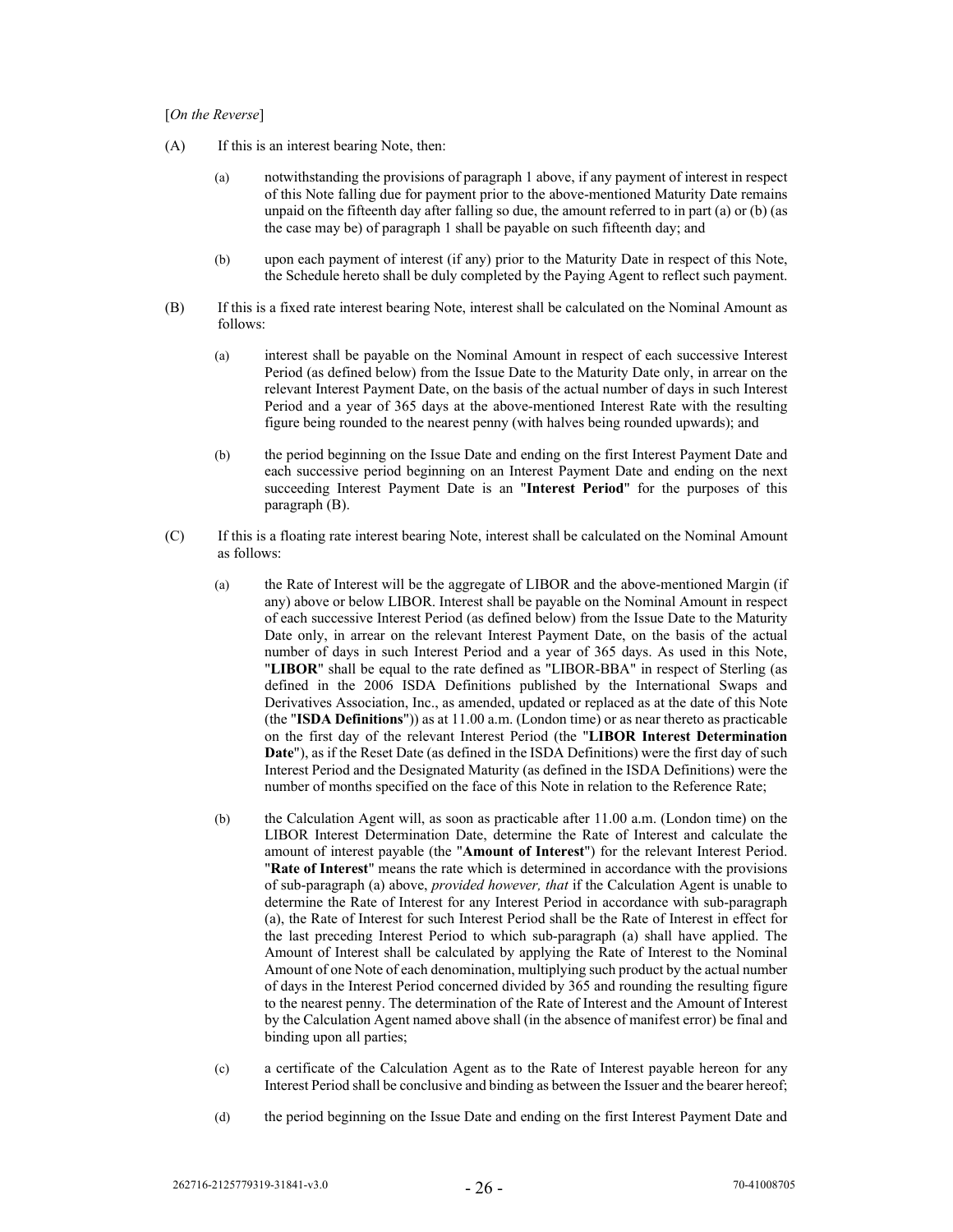each successive period beginning on an Interest Payment Date and ending on the next succeeding Interest Payment Date is called an "**Interest Period**" for the purposes of this paragraph (C).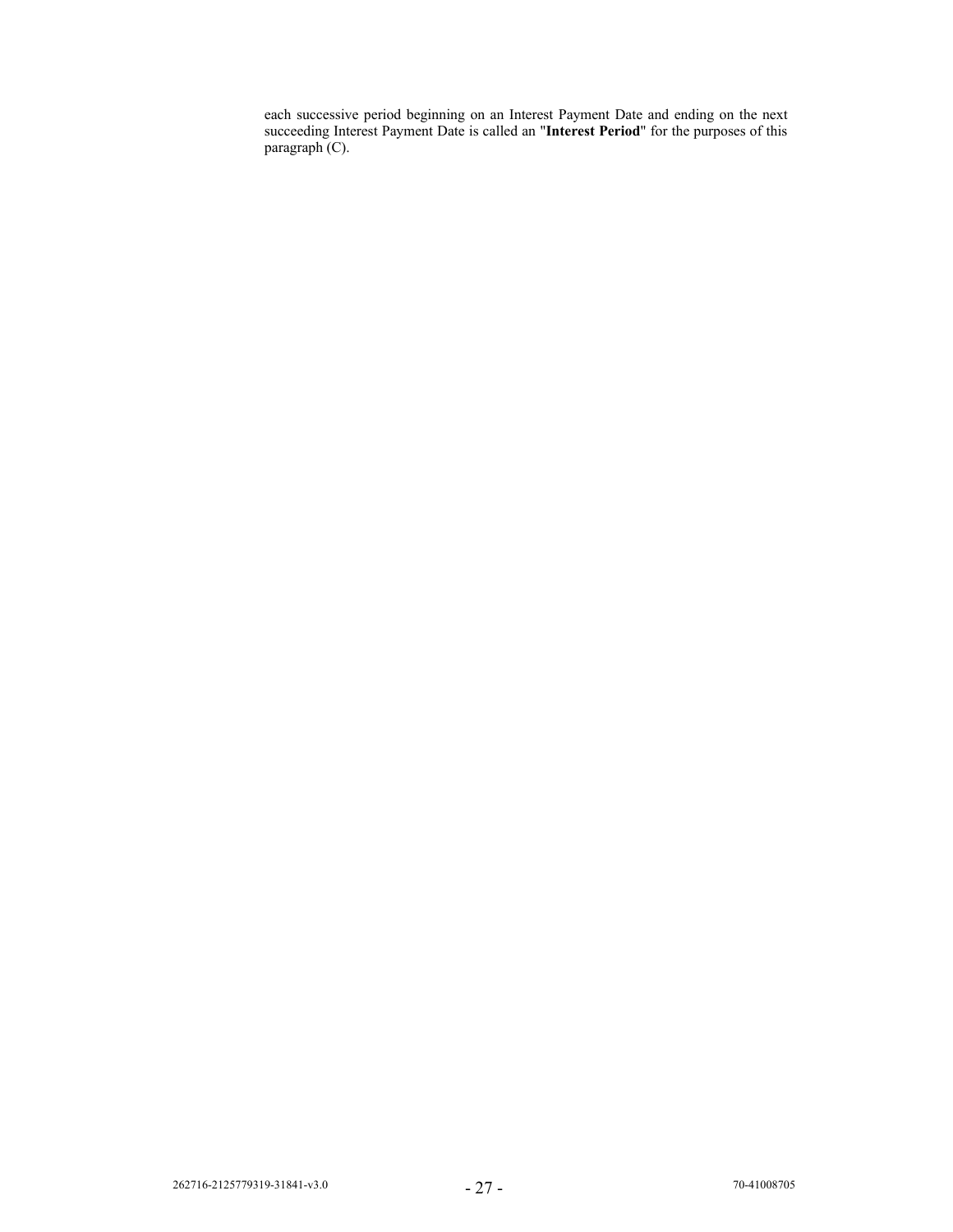#### **SCHEDULE PAYMENTS OF INTEREST**

The following payments of interest in respect of this Note have been made:

|                  |                     |                   |                    | <b>Notation on</b> |
|------------------|---------------------|-------------------|--------------------|--------------------|
|                  |                     |                   |                    | behalf of Paving   |
| <b>Date Made</b> | <b>Payment From</b> | <b>Payment To</b> | <b>Amount Paid</b> | Agent              |
|                  |                     |                   |                    |                    |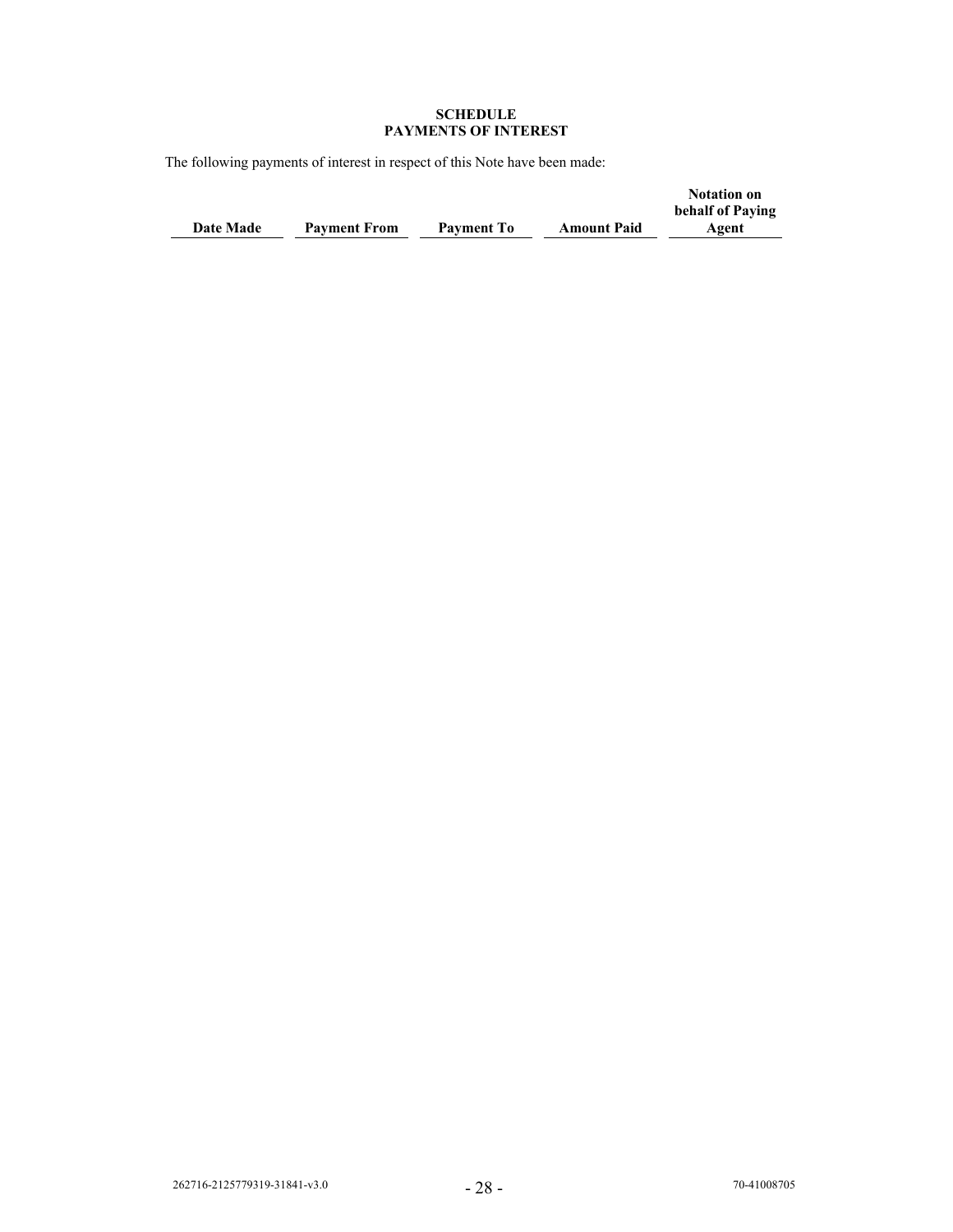#### **Form of Multicurrency Definitive Note (Interest Bearing/Discounted) (Non-Sterling)**

# **KINGDOM OF SWEDEN**

represented by Riksgäldskontoret

| Issued in London on:                                                                   |                                                                  |
|----------------------------------------------------------------------------------------|------------------------------------------------------------------|
| Specified Currency:                                                                    |                                                                  |
| Nominal Amount:                                                                        | Reference Rate: <sup>17</sup> months LIBOR/EURIBOR <sup>15</sup> |
| Fixed Interest Rate: <sup>16</sup> per cent. per annum Margin: <sup>17</sup> per cent. |                                                                  |
| Interest Payment Dates: <sup>18</sup>                                                  |                                                                  |

1. For value received, KINGDOM OF SWEDEN (the "**Issuer**") promises to pay to the bearer of this Note on the above-mentioned Maturity Date the above-mentioned Nominal Amount together with interest thereon at the rate and at the times (if any) specified herein.

All such payments shall be made in accordance with a note agency agreement dated 3 July 2009 and a supplemental agency agreement dated 19 June 2013 between the Issuer, the issue agent and the paying agents referred to therein, copies of which are available for inspection at the offices of Citibank, N.A., London Branch (the "**Paying Agent**") at Citigroup Centre, Canada Square, Canary Wharf, London E14 5LB, and subject to and in accordance with the terms and conditions set forth below. All such payments shall be made upon presentation and surrender of this Note at the offices of the Paying Agent referred to above by transfer to an account denominated in the above-mentioned Specified Currency maintained by the bearer in the principal financial centre in the country of that currency or, in the case of a Note denominated in euro, by euro cheque drawn on, or by transfer to a euro account (or any other account to which euro may be credited or transferred) maintained by the payee with, a bank in the principal financial centre of any member state of the European Union.

- 2. All payments in respect of this Note by or on behalf of the Issuer shall be made without set-off, counterclaim, fees, liabilities or similar deductions and free and clear of, and without deduction or withholding for or on account of, taxes, levies, duties, assessments or charges of any nature now or hereafter imposed, levied, collected, withheld or assessed in any jurisdiction through, in or from which such payments are made or any political subdivision or taxing authority of or in any of the foregoing ("**Taxes**"). If the Issuer or any agent thereof is required by law or regulation to make any deduction or withholding for or on account of Taxes, the Issuer shall, to the extent permitted by applicable law or regulation, pay such additional amounts as shall be necessary in order that the net amounts received by the bearer of this Note after such deduction or withholding shall equal the amount which would have been receivable hereunder in the absence of such deduction or withholding, except that no such additional amounts shall be payable where this Note is presented for payment:
	- (a) by or on behalf of a holder which is liable to such Taxes by reason of its having some connection with the jurisdiction imposing the Taxes other than the mere holding of this Note; or

<sup>&</sup>lt;sup>15</sup> Delete as appropriate. The reference rate will be LIBOR unless this Note is denominated in euro and the Issuer and the relevant Dealer agree that the reference rate should be EURIBOR.

<sup>&</sup>lt;sup>16</sup> Complete for fixed rate interest bearing Notes only.

<sup>&</sup>lt;sup>17</sup> Complete for floating rate interest bearing Notes only.

Complete for interest bearing Notes.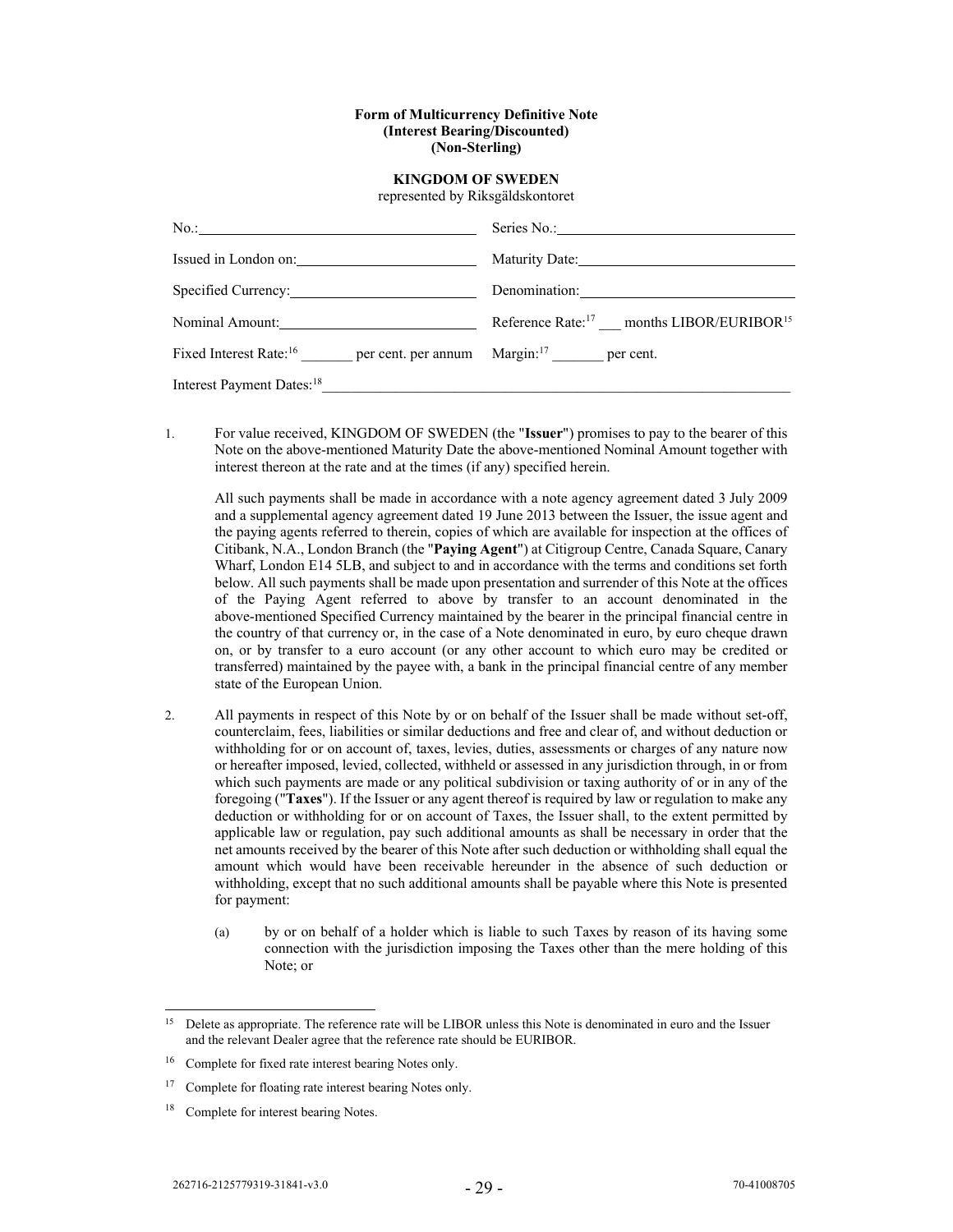- (b) by or on behalf of a holder who would have been able to avoid such withholding or deduction by presenting the relevant Note or Coupon to another Paying Agent in a member state of the European Union; or
- (c) more than 15 days after the Maturity Date or, if applicable, the relevant Interest Payment Date or (in either case) the date on which payment hereof is duly provided for, whichever occurs later, except to the extent that the holder would have been entitled to such additional amounts if it had presented this Note on the last day of such period of 15 days.
- 3. The payment obligation of the Issuer represented by this Note constitutes and at all times shall constitute a direct and unsecured obligation of the Issuer ranking at least *pari passu* with all present and future unsecured and unsubordinated indebtedness of the Issuer other than obligations preferred by mandatory provisions of law.
- 4. If the Maturity Date or, if applicable, the relevant Interest Payment Date is not a Payment Business Day (as defined herein) payment in respect hereof will not be made and credit or transfer instructions shall not be given until the next following Payment Business Day and the bearer of this Note shall not be entitled to any interest or other sums in respect of such postponed payment.

As used in this Note:

"**Payment Business Day**" means any day other than a Saturday or Sunday which is both (A) a day on which commercial banks and foreign exchange markets settle payments and are open for general business (including dealings in foreign exchange and foreign currency deposits) in the relevant place of presentation, and (B) either (i) if the above-mentioned Specified Currency is any currency other than euro, a day on which commercial banks and foreign exchange markets settle payments and are open for general business (including dealings in foreign exchange and foreign currency deposits) in the principal financial centre of the country of the relevant Specified Currency (which, if the Specified Currency is Australian or New Zealand dollars, shall be Sydney or Auckland, respectively) or (ii) if the above-mentioned Specified Currency is euro, a day which is a TARGET Business Day; and

"**TARGET Business Day**" means a day on which the TARGET2 System, or any successor thereto, is operating credit or transfer instructions in respect of payments in euro; and

"**TARGET2 System**" means the Trans-European Automated Real-Time Gross Settlement Express Transfer payment system which utilises a single shared platform and which was launched on 19 November 2007.

- 5. This Note is negotiable and, accordingly, title hereto shall pass by delivery and the bearer shall be treated as being absolutely entitled to receive payment upon due presentation hereof (notwithstanding any notation of ownership or other writing thereon or notice of any previous loss or theft thereof).
- 6. If this is an interest bearing Note, then:
	- (a) notwithstanding the provisions of paragraph 1 above, if any payment of interest in respect of this Note falling due for payment prior to the above-mentioned Maturity Date remains unpaid on the fifteenth day after falling so due, the amount referred to in part (a) or (b) (as the case may be) of paragraph 1 shall be payable on such fifteenth day; and
	- (b) upon each payment of interest (if any) prior to the Maturity Date in respect of this Note, the Schedule hereto shall be duly completed by the Paying Agent to reflect such payment.
- 7. If this is a fixed rate interest bearing Note, interest shall be calculated on the Nominal Amount as follows:
	- (a) interest shall be payable on the Nominal Amount in respect of each successive Interest Period (as defined below) from the Issue Date to the Maturity Date only, in arrear on the relevant Interest Payment Date, on the basis of the actual number of days in such Interest Period and a year of 360 days at the above-mentioned Interest Rate with the resulting figure being rounded to the nearest amount of the above-mentioned Specified Currency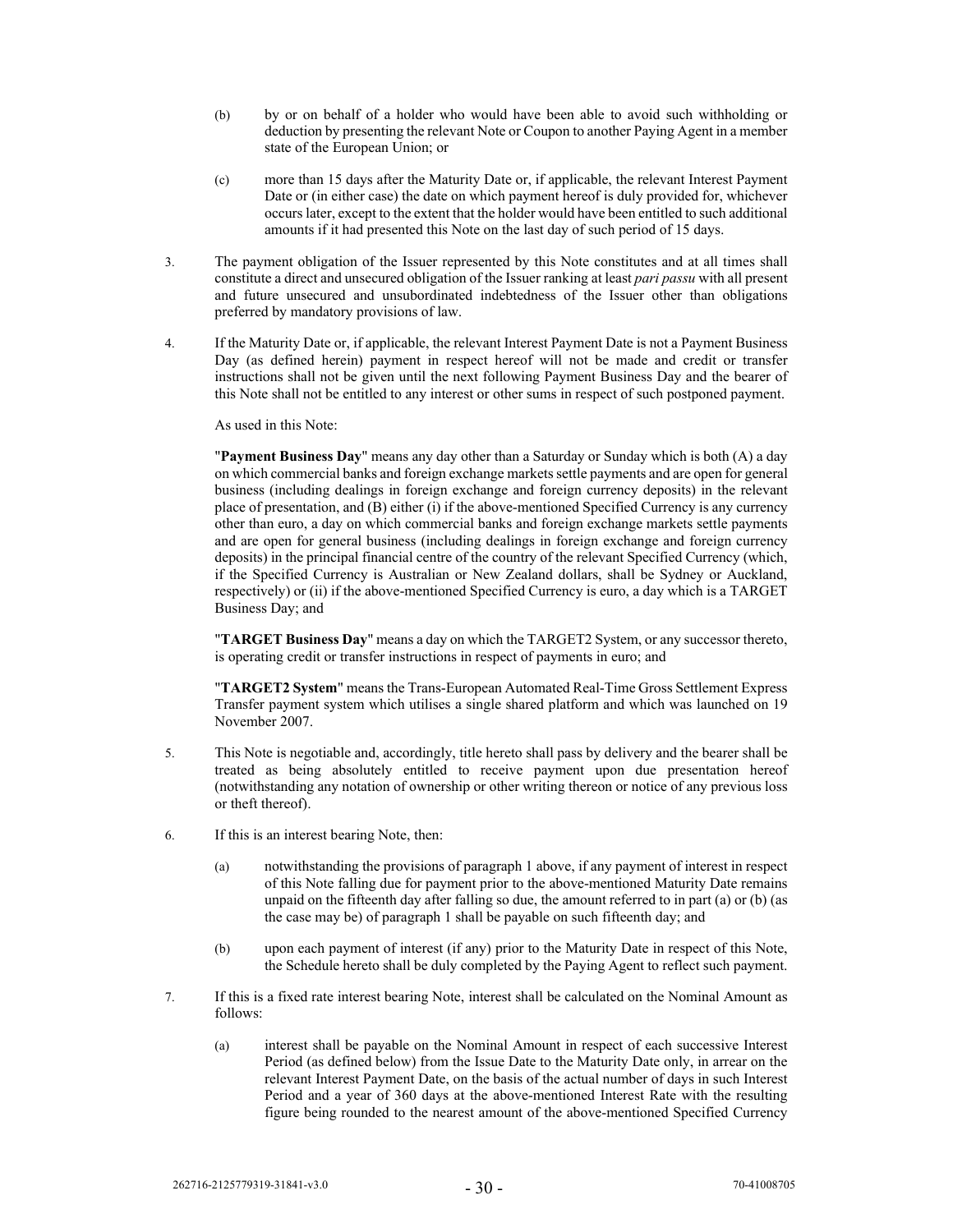which is available as legal tender in the country or countries (in the case of the euro) of the Specified Currency (with halves being rounded upwards); and

- (b) the period beginning on the Issue Date and ending on the first Interest Payment Date and each successive period beginning on an Interest Payment Date and ending on the next succeeding Interest Payment Date is an "**Interest Period**" for the purposes of this paragraph.
- 8. If this is a floating rate interest bearing Note, interest shall be calculated on the Nominal Amount as follows:
	- (a) in the case of a Note which specifies LIBOR as the Reference Rate on its face, the Rate of Interest will be the aggregate of LIBOR and the above-mentioned Margin (if any) above or below LIBOR. Interest shall be payable on the Nominal Amount in respect of each successive Interest Period (as defined below) from the Issue Date to the Maturity Date only, in arrear on the relevant Interest Payment Date, on the basis of the actual number of days in such Interest Period and a year of 360 days.

As used in this Note:

"**LIBOR**" shall be equal to the rate defined as "LIBOR-BBA" in respect of the above-mentioned Specified Currency (as defined in the 2006 ISDA Definitions published by the International Swaps and Derivatives Association, Inc., as amended, updated or replaced as at the date of this Note (the "**ISDA Definitions**")) as at 11.00 a.m. (London time) or as near thereto as practicable on the second London Banking Day before the first day of the relevant Interest Period (a "**LIBOR Interest Determination Date**"), as if the Reset Date (as defined in the ISDA Definitions) were the first day of such Interest Period and the Designated Maturity (as defined in the ISDA Definitions) were the number of months specified on the face of this Note in relation to the Reference Rate; and

"**London Banking Day**" shall mean a day on which commercial banks are open for general business (including dealings in foreign exchange and foreign currency deposits) in London;

(b) in the case of a Note which specifies EURIBOR as the Reference Rate on its face, the Rate of Interest will be the aggregate of EURIBOR and the above-mentioned Margin (if any) above or below EURIBOR. Interest shall be payable on the Nominal Amount in respect of each successive Interest Period (as defined below) from the Issue Date to the Maturity Date only, in arrear on the relevant Interest Payment Date, on the basis of the actual number of days in such Interest Period and a year of 360 days.

As used in this Note, "**EURIBOR**" shall be equal to the rate defined in the ISDA Definitions as "EUR-EURIBOR-Reuters" as at 11.00 a.m. (Brussels time) or as near thereto as practicable on the second TARGET2 Business Day before the first day of the relevant Interest Period (a "**EURIBOR Interest Determination Date**"), as if the Reset Date (as defined in the ISDA Definitions) were the first day of such Interest Period and the Designated Maturity (as defined in the ISDA Definitions) were the number of months specified on the face of this Note in relation to the Reference Rate;

(c) the Calculation Agent will, as soon as practicable after 11.00 a.m. (London time) on each LIBOR Interest Determination Date or 11.00 a.m. (Brussels time) on each EURIBOR Interest Determination Date (as the case may be), determine the Rate of Interest and calculate the amount of interest payable (the "**Amount of Interest**") for the relevant Interest Period. "**Rate of Interest**" means the rate which is determined in accordance with the provisions of paragraph 9(a) or (b), (as applicable), *provided however, that* if the Calculation Agent is unable to determine the Rate of Interest for any Interest Period in accordance with paragraph 9(a) or (b) above (as applicable), the Rate of Interest for such Interest Period shall be the Rate of Interest in effect for the last preceding Interest Period to which paragraph 9(a) or (b) (as applicable) shall have applied. The Amount of Interest shall be calculated by applying the Rate of Interest to the Nominal Amount of one Note of each denomination, multiplying such product by the actual number of days in the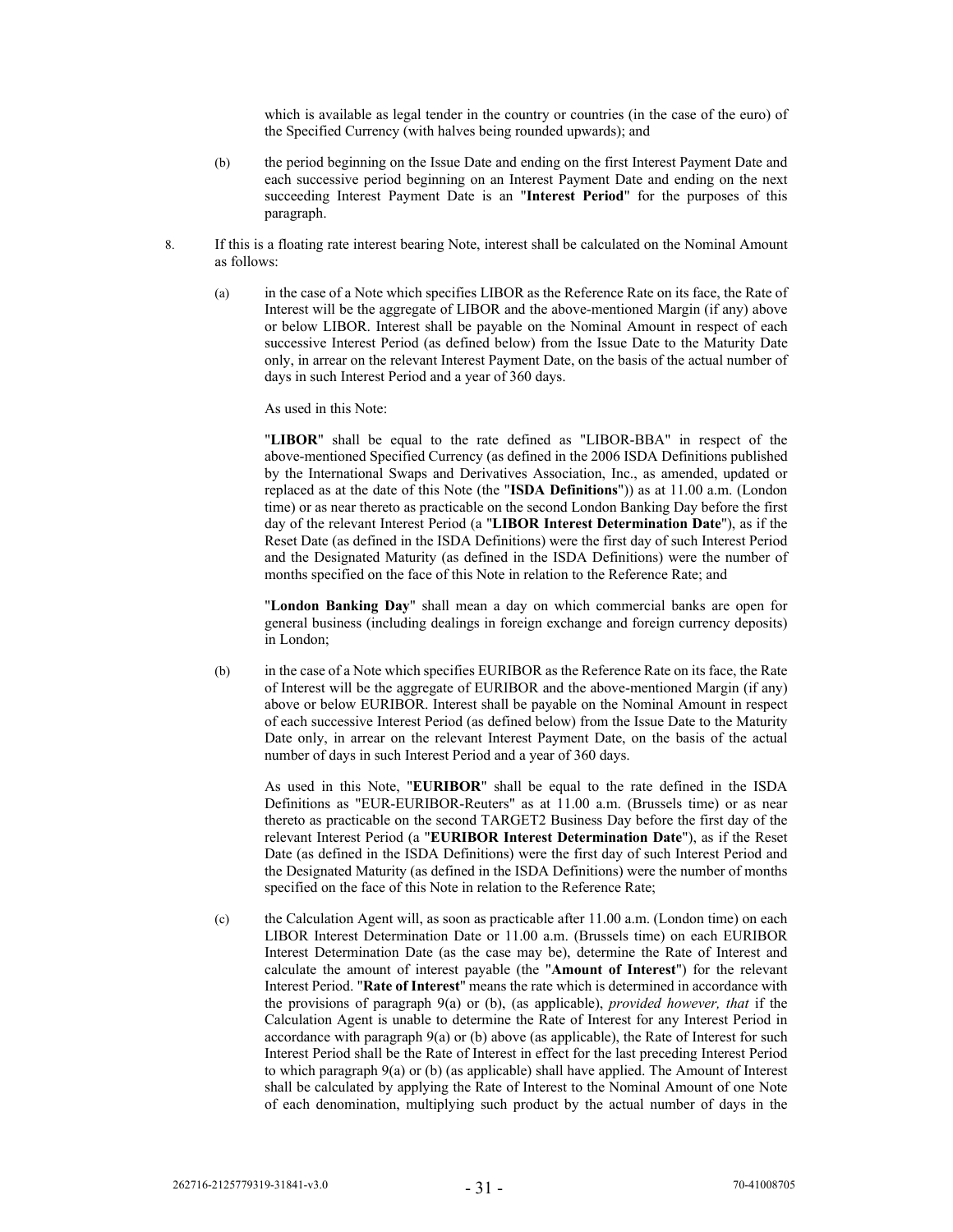Interest Period concerned divided by 360 and rounding the resulting figure to the nearest amount of the above-mentioned Specified Currency which is available as legal tender in the country or countries (in the case of the euro) of the Specified Currency (with halves being rounded upwards). The determination of the Rate of Interest and the Amount of Interest by the Calculation Agent named above shall (in the absence of manifest error) be final and binding upon all parties;

- (d) a certificate of the Calculation Agent as to the Rate of Interest payable hereon for any Interest Period shall be conclusive and binding as between the Issuer and the bearer hereof;
- (e) the period beginning on the Issue Date and ending on the first Interest Payment Date and each successive period beginning on an Interest Payment Date and ending on the next succeeding Interest Payment Date is called an "**Interest Period**" for the purposes of this paragraph; and
- (f) the Issuer will procure that a notice specifying the Rate of Interest payable in respect of each Interest Period be published as soon as practicable after the determination of the Rate of Interest. Such notice will be delivered to the bearer of this Note, or if that is not practicable, will be published in a leading English language daily newspaper published in London (which is expected to be the *Financial Times*).
- 9. Instructions for payment must be received at the offices of the Paying Agent referred to above together with this Note as follows:
	- (a) if this Note is denominated in Australian dollars, New Zealand dollars, Hong Kong dollars or Japanese Yen, at least two Business Days prior to the relevant payment date;
	- (b) if this Note is denominated in United States dollars or Canadian dollars, on or prior to the relevant payment date; and
	- (c) in all other cases, at least one Business Day prior to the relevant payment date.

As used in this paragraph, "**Business Day**" means:

- (i) a day other than a Saturday or Sunday on which commercial banks are open for general business (including dealings in foreign exchange and foreign currency deposits) in London; and
- (ii) in the case of payments in euro, a TARGET2 Business Day and, in all other cases, a day on which commercial banks are open for general business (including dealings in foreign exchange and foreign currency deposits) in the principal financial centre in the country of the above-mentioned Specified Currency.
- 10. This Note shall not be validly issued unless manually authenticated by Citibank, N.A., London Branch as issue agent.
- 11. This Note and any non-contractual obligations arising out of or in connection with it are governed by English law.
- 12.
- (a) *English and Swedish courts*: The courts of England and Sweden have exclusive jurisdiction to settle any dispute (a "**Dispute**") arising out of or in connection with this Note (including a dispute relating to the existence, validity or termination of this Note or any non-contractual obligation arising out of or in connection with this Note) or the consequences of its nullity.
- (b) *Appropriate forum*: The Issuer agrees that the courts of England and Sweden are the most appropriate and convenient courts to settle any Dispute and, accordingly, that it will not argue to the contrary.
- (c) *Rights of the bearer to take proceedings outside England and Sweden*: Sub-paragraph  $12(a)$  is for the benefit of the bearer only. As a result, nothing in this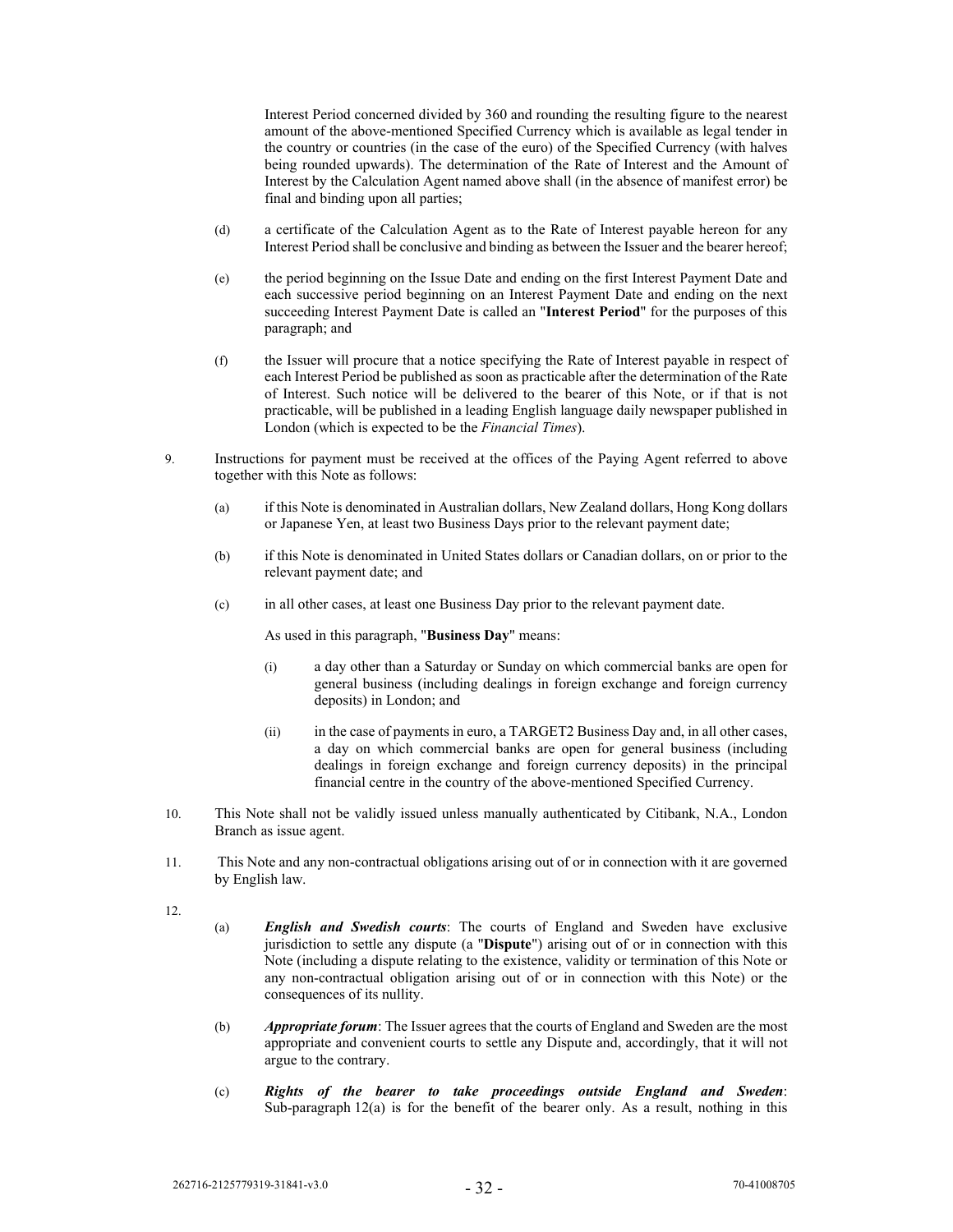paragraph 12 prevents the bearer from taking proceedings relating to a Dispute ("**Proceedings**") in any other courts with jurisdiction. To the extent allowed by law, the bearer may take concurrent Proceedings in any number of jurisdictions.

- (d) *Service of process:* The Issuer agrees that the documents which start any Proceedings and any other documents required to be served in relation to those Proceedings may be served on it by being delivered to His Excellency the ambassador of the Kingdom of Sweden at the Court of St James'. Nothing in this sub-paragraph shall affect the right of the bearer to serve process in any other manner permitted by law. This sub-paragraph applies to Proceedings in England, Sweden and to Proceedings elsewhere.
- (e) *Consent to enforcement etc*.: The Issuer consents generally in respect of any Proceedings to the giving of any relief or the issue of any process in connection with such Proceedings including (without limitation) the making, enforcement or execution against any property whatsoever (irrespective of its use or intended use) of any order or judgment which is made or given in such Proceedings.
- (f) *Waiver of immunity*: To the extent that the Issuer may in any jurisdiction claim for itself or its assets or revenues immunity from suit, execution, attachment (whether in aid of execution, before judgment or otherwise) or other legal process and to the extent that such immunity (whether or not claimed) may be attributed in any such jurisdiction to the Issuer or its assets or revenues, the Issuer agrees not to claim and irrevocably waives such immunity to the full extent permitted by the laws of such jurisdiction.
- 13. No person shall have any right to enforce any provision of this Note under the Contracts (Rights of Third Parties) Act 1999.

**AUTHENTICATED** by **SIGNED** on behalf of: **CITIBANK N.A., LONDON BRANCH KINGDOM OF SWEDEN**  without recourse, warranty or liability and for authentication purposes only

represented by Riksgäldskontoret

By: ...................................................................... By: .......................................................................

(*Authorised Signatory*) (*Authorised Signatory*)